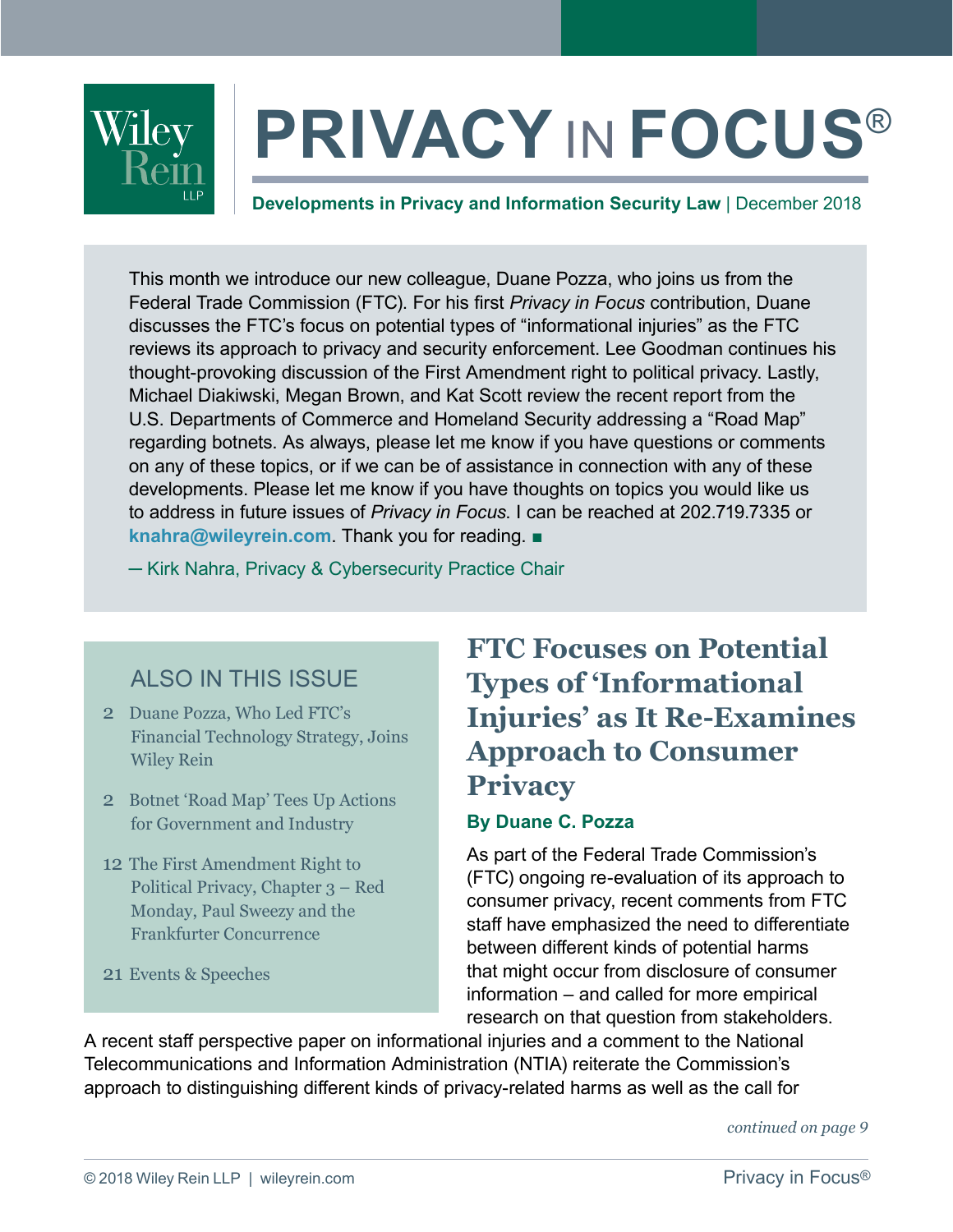<span id="page-1-0"></span>

# **Duane Pozza, Who Led FTC's Financial Technology Strategy, Joins Wiley Rein**

**[Duane C. Pozza](https://www.wileyrein.com/professionals-DuanePozza.html)**, former Assistant Director in the Division of Financial Practices at the Federal Trade Commission's (FTC) Bureau of Consumer Protection, has joined Wiley Rein's preeminent **[Telecom, Media & Technology \(TMT\)](https://www.wileyrein.com/practices-TelecomMediaTechnology.html)  [Practice](https://www.wileyrein.com/practices-TelecomMediaTechnology.html)** as a partner. A leading lawyer with respect to

technological innovation, consumer protection, and enforcement, Duane advises clients on key legal issues, advocacy positions, and regulatory compliance in such areas as blockchain, privacy and security, the Internet of Things (IoT), artificial intelligence (AI) and data analytics, mobile payments, and fintech lending. He authored the lead article in this issue of *Privacy in Focus*.

At the FTC, Duane was the go-to-attorney for financial technology matters and led strategy and enforcement on legal issues related to fintech. He led multiple agency initiatives on cutting-edge technologies including blockchain, AI, mobile payments, and other fintech innovations, focusing on issues including data security, privacy, fraud, and financial regulation. He also led and supervised numerous enforcement actions involving a range of consumer protection issues on technology platforms.

Duane Pozza can be reached at 202.719.4533 and **[dpozza@wileyrein.com](mailto:dpozza@wileyrein.com)**.

# **Botnet 'Road Map' Tees Up Actions for Government and Industry**

#### **By Michael L. Diakiwski, Megan L. Brown, and Kathleen E. Scott**

On November 29, 2018, the U.S. Departments of Commerce (DOC) and Homeland Security (DHS) released a **[Road](https://www.commerce.gov/sites/default/files/2018-11/Botnet Road Map 112918 for posting_0.pdf)  [Map Toward Resilience Against Botnets](https://www.commerce.gov/sites/default/files/2018-11/Botnet Road Map 112918 for posting_0.pdf)** ("Road Map"). It builds upon and aims at implementing actions and recommendations from the report "*Enhancing the Resilience of the Internet and Communications Ecosystem Against Botnets and Other Automated, Distributed Threats"* ("*[Botnet Report](https://www.ntia.doc.gov/press-release/2018/us-departments-commerce-homeland-security-release-report-president-promoting)*") published in May. The tasks identified in the Road Map tie together multiple streams of effort across government and industry. Many proposals are global in nature, will continue

to evolve based on the threat environment, and – in order to be successful – require substantial participation from the private sector. In short, the Road Map envisions a long-term *whole-of-ecosystem* effort to mitigate the threat posed by botnets and distributed denial-of-service (DDoS) attacks.

Tasks range from identifying Internet of Things (IoT) security baselines, drafting procurement regulations, developing international IoT standards, and raising security awareness across the board. While the Road Map underscores that the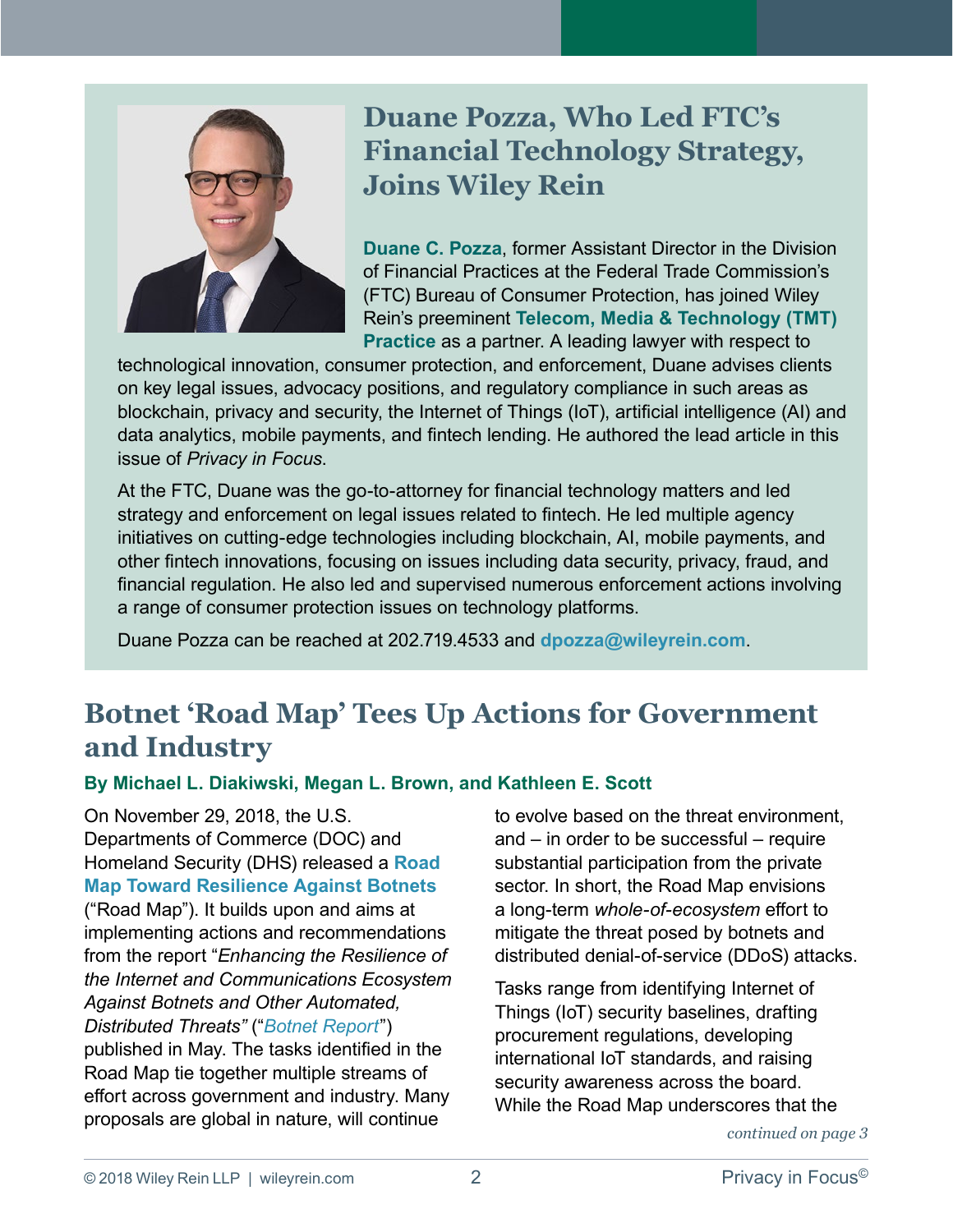<span id="page-2-0"></span>private sector, as a whole, must shore up the security of its networks and systems, looking ahead, companies developing secure technologies and implementing best practices could have market growth opportunities – and the ability to help shape domestic and international security standards and expectations.

#### **OVERVIEW AND BACKGROUND**

The Road Map "charts a path forward, setting out steps to stop the cyber threat to our internet infrastructure. It outlines a plan for coordination among government, civil society, technologists, academics, and industry sectors to develop a comprehensive strategy for fighting these threats."[1](#page-7-0) The actions laid out in the Road Map include numerous tasks for all stakeholders – including private sector players in the communications, Internet, and information technology industries – which "could dramatically reduce the threat of botnets and similar attacks consistent with Administration priorities as set forth in the **[National Cyber Strategy](https://www.wileyrein.com/newsroom-articles-National_Cyber_Strategy_Emphasizes_Private_Sectors_Shared_Responsibility_for_Cyberspace.html)**."[2](#page-7-0)

The *Botnet Report* was called for in the President's May 2017 Executive Order 13800, "Strengthening the Cybersecurity of Federal Networks and Critical Infrastructure," and sets out 24 actions for public- and private-sector stakeholders to take on. A Wiley Rein LLP summary of the *Report* can be found **[here](https://www.wileyrein.com/newsroom-newsletters-item-June_2018_PIF_Highly_Anticipated_Botnet_Report_Finally_Released.html)**.

## **WHAT'S IN THE ROAD MAP?**

The newly released Road Map is broken into five "Lines of Effort," including:

- 1. Internet of Things
- 2. Enterprise
- 3. Infrastructure
- 4. Technology Development and Transition
- 5. Awareness and Education

Each line of effort relates directly to actions called for in the *Botnet Report* and lays out subtasks and potential timelines for completion. "Some tasks will be the direct responsibility of the federal government, while others are specific to the private sector."<sup>[3](#page-7-0)</sup> Further, "where applicable, [the Road Map] identifies existing private-sector leaders or governance structures for the relevant tasks<sup>["4](#page-7-0)</sup>

The Road Map states that while government has the power to convene stakeholders, "achieving the outcomes set forth in the *Botnet Report* will require industry and civil society engagement from across the ecosystem. The identified tasks and associated information should be seen as non-binding and flexible to accommodate changes in the digital ecosystem over time."[5](#page-7-0) The Road Map states "the U.S. government values innovation, and expects the market to determine the most expeditious solutions to the identified concerns."[6](#page-7-0)

#### **LINES OF EFFORT AND WORKSTREAMS INVOLVING INDUSTRY**

As stated above, the Road Map is organized into five lines of effort. Within each line, the Departments identify primary "workstreams" which include multiple "tasks" for various actors. Below, we provide high-level summaries of the major lines of effort and the workstreams involving industry contributors.

#### **1. IoT: Raising the Bar for IoT Security**

The first workstream in the IoT line is *Developing Robust Markets for*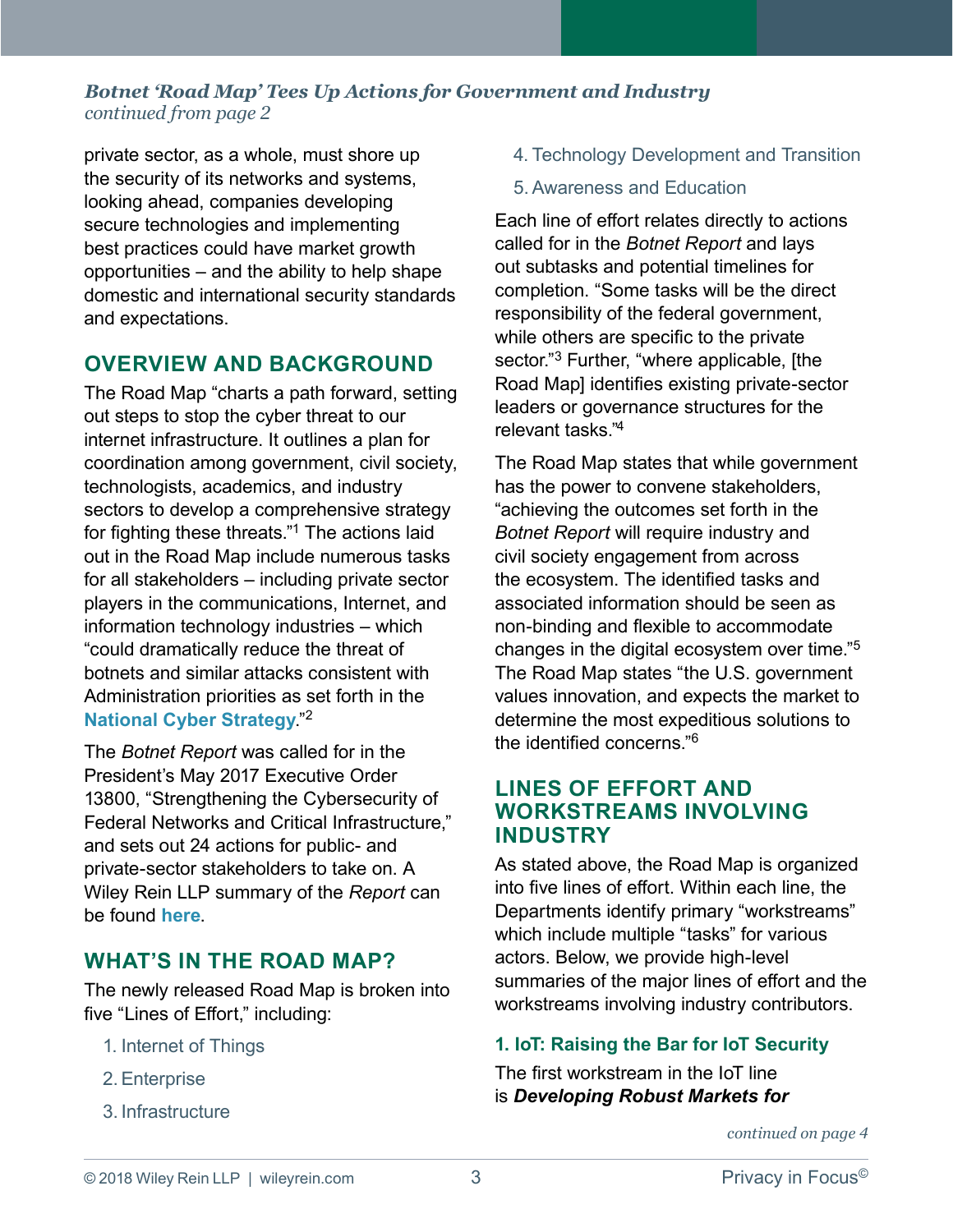<span id="page-3-0"></span>*Trustworthy IoT Devices* "that offer security capabilities for three sectors: consumers/ home users, industrial users, and the federal government."[7](#page-7-0) 

In order to do this, the first goal sets out to *Define a Core Security Capability Baseline* "that could be supported by the full range of assessment schemes. At a minimum, the capability baseline would address device and data security. [The National Institute of Standards and Technology (NIST)] will publish the consensus baseline as a NIST white paper or Interagency Report (NISTIR) for reference and use in future tasks."[8](#page-7-0)

Under the three-sector approach, each of the following goals apply to a specific operational environment. The second goal is *Establishing a Robust Market for Trustworthy Consumer/ Home IoT Devices*. [9](#page-7-0) This includes such tasks as: Developing Consumer/Home IoT Security Baseline; Establishing or Supporting Assessment Programs for Consumer/Home IoT Devices; and Exploring Labeling for Consumer/Home IoT.

The third goal is *Establishing a Robust Market for Trustworthy Industrial IoT Devices*. [10](#page-7-0) The tasks mirror those in the Consumer/Home environment, but also include Promoting Adoption of an Assessment Regime by Critical Infrastructure.

The last goal follows the same pattern for *Federal IoT Devices[,11](#page-7-0)* but notably, sets out that "[t]o encourage acquisition and deployment of conforming devices, federal procurement regulations [will be] established that reference the federal baseline."[12](#page-7-0) Tasks include: Identifying Federal IoT Security Requirements; Specifying a Federal IoT Security Capability Baseline; and Establishing Federal IoT Procurement

Regulations. The Road Map notes that a series of meetings will be convened with stakeholders.

The second IoT workstream relates to *Adoption and Sustainability for IoT*  **Security**, focusing "on the development of the global ecosystem for IoT devices $1^{1/13}$  $1^{1/13}$  $1^{1/13}$ These tasks concentrate "on collaboration between cybersecurity and operational technology communities, and international policy advocacy, harmonization, and standards<sup>["14](#page-7-0)</sup>

The first goal in this workstream is *Enabling Risk Management Approach to IoT Security*. The Road Map's goal is to publish NISTIR 8228, "Considerations for Managing Internet of Things (IoT) Cybersecurity and Privacy Risks," to support risk management approaches to IoT security. Further tasks include Publishing Best Practices for IoT Device Manufacturers; Aligning Usability and Manageability with Customer Abilities; among others.

The next goal is *Establishing Globally Relevant IoT Standards*. "The Botnet Report noted that 'U.S. government and industry should jointly engage with developers of industry-led, voluntary international standards and specifications to establish globally relevant standards.' This series of tasks encourages U.S. government and industry to jointly pursue international standards consistent with the capability baselines developed in the previous workstream."[15](#page-7-0) Tasks include identifying incentives for IoT adoption of security standards.

#### **2. Enterprise**

The Enterprise line of effort has four complementary workstreams: Cybersecurity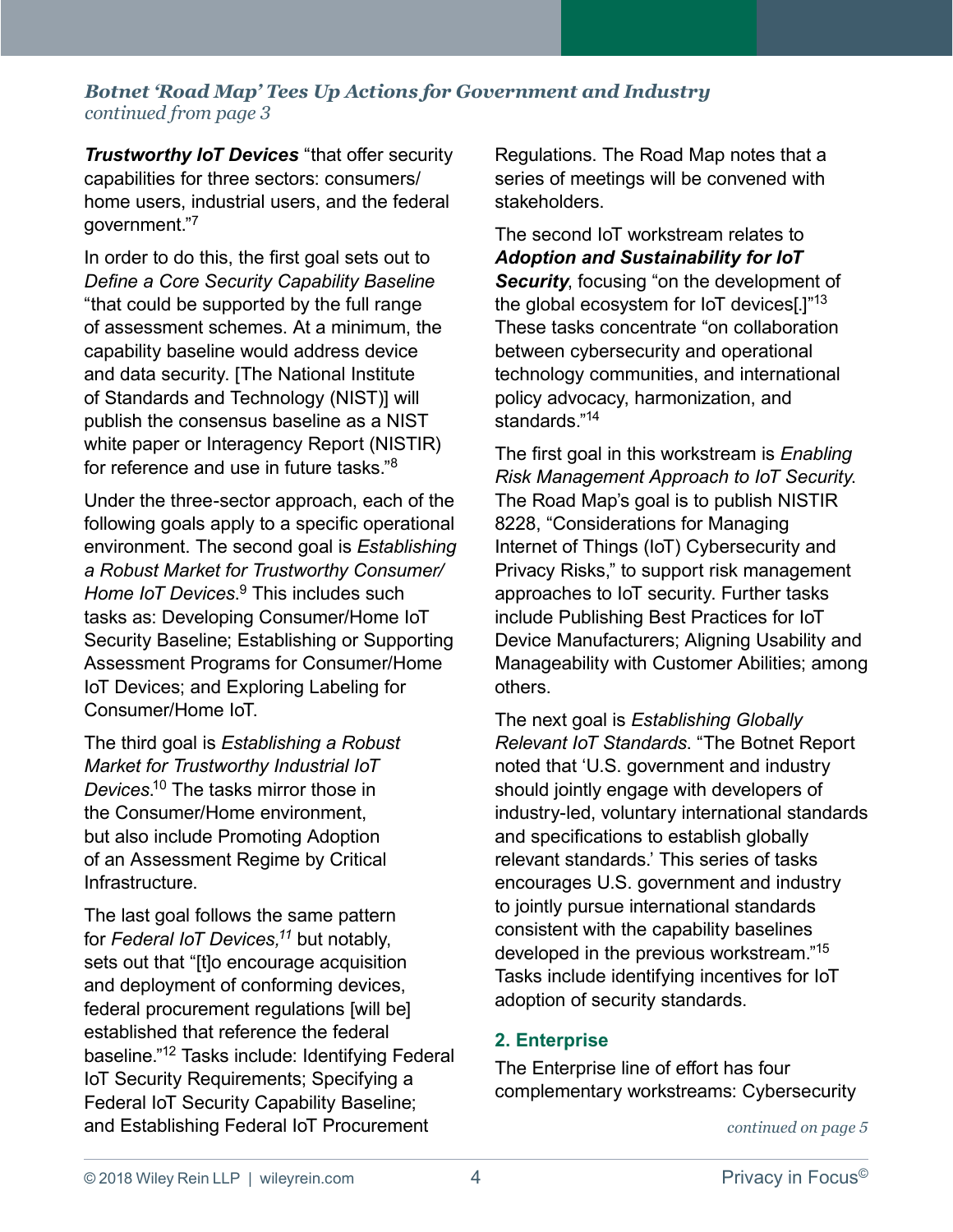<span id="page-4-0"></span>Framework (CSF) profiles for mitigation and protection, migration to advanced enterprise network architectures, federal adoption of enterprise best practices, and operational technology.

This first workstream is *Implementing CSFs For Mitigating Distributed Denial of Service (DDoS) Threats and Combatting Botnets*. Industry efforts have been led by the Cybersecurity Coalition, which

published a framework core.[16](#page-7-0) Efforts will revolve around working to develop industry consensus for CSF Profiles for DDoS and Botnet Threat Mitigation. After completion of the industry-led profiles, the federal government will tailor these profiles for the federal environment.

#### The second workstream is *Advancing Enterprise Network Architectures*.

"Enterprises should migrate to network architectures that facilitate detection, disruption, and mitigation of automated, distributed threats. They should also consider how their own networks put others at risk."[17](#page-7-0) Tasks directly involve network operators and service providers and will include: Enhancing and Evolving Best Practices on Enterprise Network Traffic Management; Promoting Enterprise Network Architectures that Mitigate Risks of Automated, Distributed Threats; Accelerating and Domestic Availability of and Transition to IPv6 Internet Services and Networks; Establishing Requirements for Zero Trust Networking (ZTN); and Identifying Best Practices for IoT Network Management; and others.<sup>[18](#page-7-0)</sup>

The next workstream under the Enterprise line of effort is *Federal Adoption of Enterprise Best Practices*. This includes activities the government can take to reduce automated, distributed threats,

such as implementing egress filtering to prevent network address spoofing. "In this series of tasks, the federal government performs activities to ensure that these best practices are properly reflected in federal agency policies, standards, guidelines, and oversight."[19](#page-7-0)

Related to the *Operational Technology*  workstream, tasks will focus on "clos[ing] gaps in understanding between the cybersecurity and operational technology (OT) communities."[20](#page-7-0) Tasks include: Expanding Collaboration between Cyber and OT communities; Expanding OT-Cybersecurity Information Sharing; and Expanding Federal Government Involvement.

#### **3. Infrastructure**

The Infrastructure effort "focuses on actions that will require coordination across the vast diversity of digital ecosystem players, or that impact the core functional capabilities of the global digital infrastructure."[21](#page-7-0) It has four workstreams: improvements to routing security, information sharing in practice, information sharing protocols, and research and development.

The first workstream of *Improving Routing*  **Security** notes that "the state of routing security on the Internet falls far below what can be achieved with both common and newer tools and practices. This series of tasks advances deployment of longstanding anti-spoofing technologies and newer technologies to protect against route hijacks and leaks."[22](#page-7-0) One task is to Develop Security Requirements for Internet Services, and requires publishing NIST Special Publication 800-189, "Secure Inter-Domain Traffic Exchange: BGP Robustness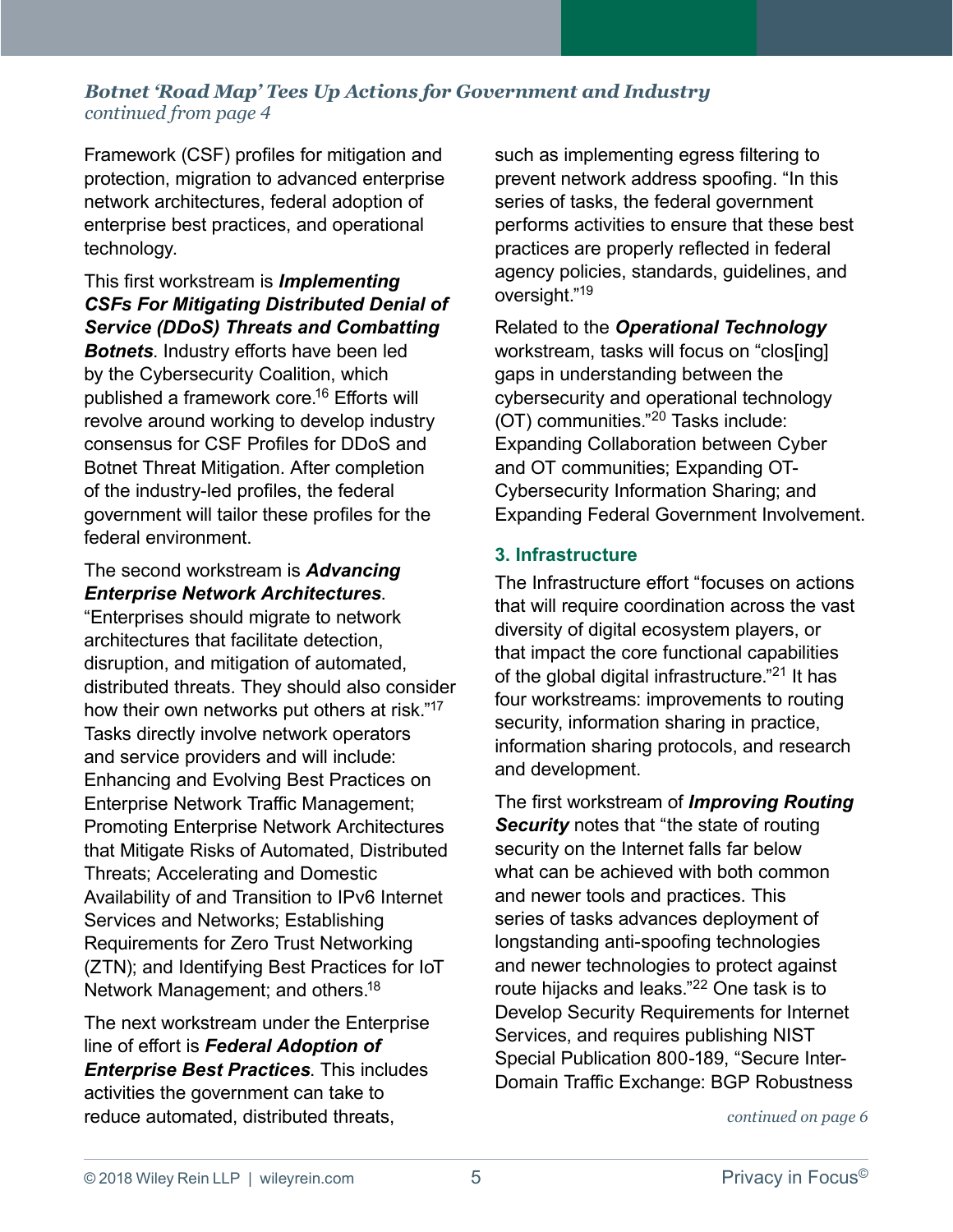<span id="page-5-0"></span>and DDoS Mitigation." Additional tasks include: Removing Legal and Policy Barriers to Resource Public Key Infrastructure (RPKI) Adoption; Federal Adoption of RPKI; Extending Adoption and Awareness of Anti-Spoofing Mechanisms; and others.

The second workstream relates to improved *Information Sharing in Practice*. The Road Map's tasks are geared towards "extending information sharing to smaller ISPs and foreign network providers, and ensuring that law enforcement is alerted at the earliest possible stage, while respecting privacy guidelines and regulations."[23](#page-7-0) Tasks revolve around: Increasing Smaller ISPs' Access to Industry-Shared Threat Information; Expanding Information Sharing Agreements; Sharing Timely and Actionable Information with Law Enforcement; Improving U.S Government Information Sharing with Industry; and Enhancing the Accuracy of Security-Critical Data Resources.

Another workstream focuses on standardization of *Information-Sharing Protocols* to increase speed and permit automated response.<sup>24</sup> Tasks include: Supporting Information Sharing Automation; Supporting Collaborative Incident Response; and Establishing International Standards to Facilitate Information Sharing; among others.

The final workstream in the Infrastructure line of effort is bolstering *Research and Development*. Tasks include: Incorporating Infrastructure Best Practices into the NIST Cybersecurity Framework and Disrupting the Attacker Ecosystem Through Transparency and Traceability.[25](#page-7-0)

#### **4. Technology Development and Transition**

The line of effort for Technology Development and Transition has three workstreams:

establishing a secure software marketplace, international coordination, and research and development.

Under the workstream of *Establishing a Secure Software Marketplace*, "[t]asks establish widely accepted guidelines for secure software development, increase the efficiency and effectiveness of tools for secure software development to increase return on investment, and showcase these advances in government sponsored technology forums."[26](#page-7-0) Specific efforts include: Establishing Secure Software Development Lifecycle Guidelines; Developing Guidelines for Software Component Transparency; Filling Gaps in Software Development Tools; Showcasing Advances in Secure Coding Practices and Sharing Information about Security Risks; Requiring Secure Development for Government Off-the-Shelf (GOTS) Software; Developing Best Practices for Fnd-of-Life Software; and others

The next workstream is *International Coordination*, which includes: Improving Existing U.S. Government Coordination on International Standards; Optimizing Industry-USG Standards Coordination; Promoting International Adoption of Best Practices Through Bilateral and Multilateral International Engagement; Promoting Awareness and Adoption of Specific Established Tools, Protocols, and Best Practices at a Global Scale; and Promoting Best Practices for DNS Internationally. While some of these efforts will be led by the government, industry is also expected to engage.

The third workstream relates to *Research and Development*. The Road Map highlights that, "Industry-led research activities are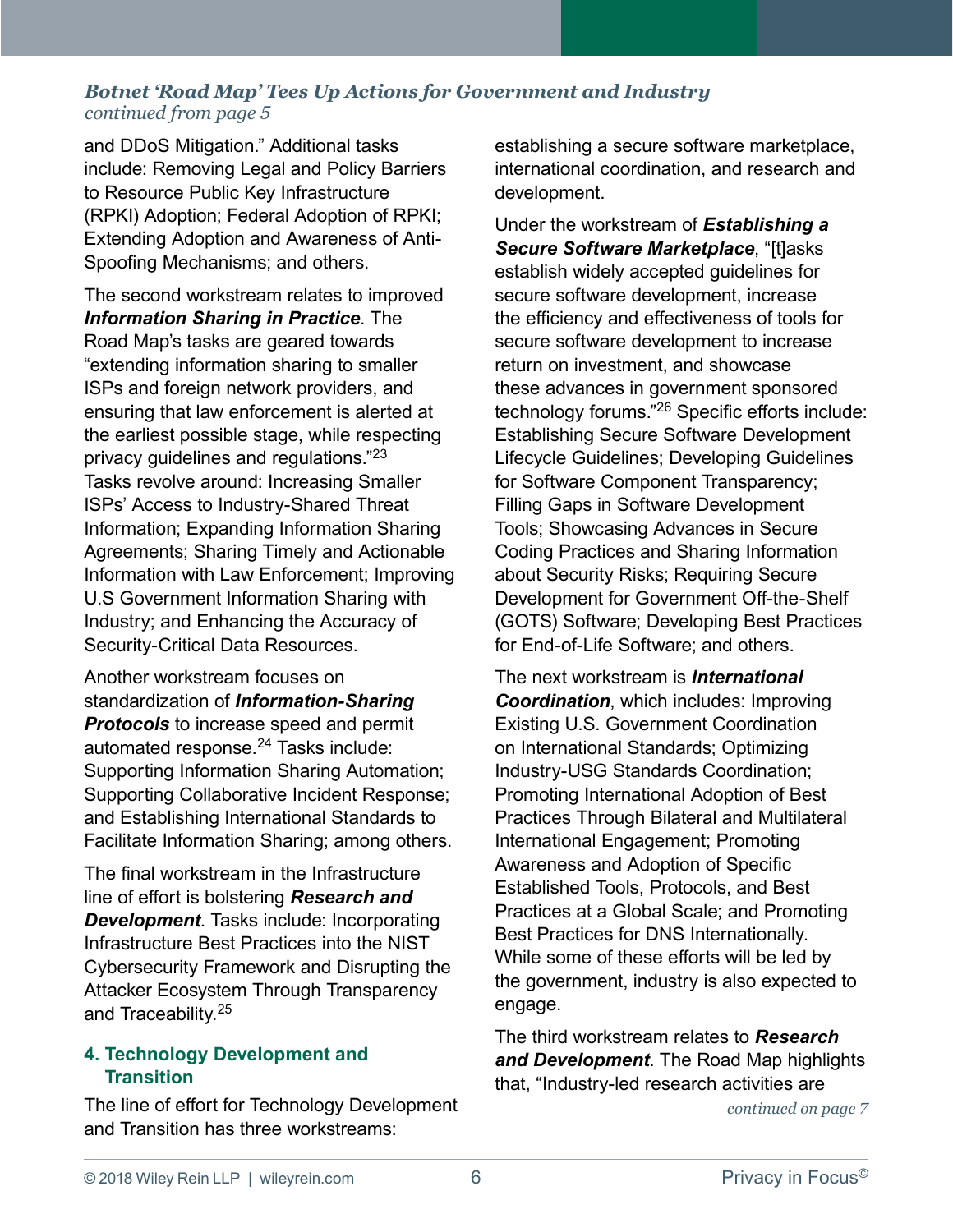<span id="page-6-0"></span>needed to develop and deploy innovative technologies. As a key source of funding for basic research in cybersecurity, the federal government should support this action through targeted funding and collaborative technology transition activities."[27](#page-7-0) Tasks include: Accelerating Federally Funded R&D for Mitigating Distributed Threats; Expediting Development and Deployment of Innovative Technologies for Prevention and Mitigation of Distributed Threats; Increasing Accountability in Traffic Management; Accelerating Industry R&D for Mitigating Distributed Threats; Prioritizing Technology Transfer; and Promoting Best Practices.

#### **5. Awareness and Education**

The final line of effort is aimed at promoting consumer confidence and educating the workforce.

The first workstream is to *Promote Consumer Confidence*. The Road Map states that, "[c]onsumers' lack of confidence in the security of IoT devices may be hindering IoT adoption. This series of tasks focuses on building consumer confidence to allow consumers to identify products that meet their needs, adhere to vendors' security claims, and that offer real protection by applying commercially available cybersecurity technologies."[28](#page-7-0) Tasks include: Promoting Appropriate Product Deployment; Deterring Illegal Market Practices; and Mitigating IoT-based DDoS.

The second workstream is *Educating the Workforce*. The Road Map outlines that "Product designers are deeply steeped in traditional risks associated with their products, but are often unaware of the new risks that can be introduced when the products are connected to the network. This series of tasks focuses on educating

the existing and emerging workforce, regardless of engineering discipline, on basic cybersecurity."[29](#page-7-0) Tasks are: Preparing the Programming Workforce; Preparing the Engineering Workforce; Promoting the National Initiative for Cybersecurity Education (NICE) Framework; and Establishing Cybersecurity Educational Program for Engineers.

### **TRACKING STAKEHOLDER PROGRESS AND NEXT STEPS**

In an accompanying announcement, DOC's National Telecommunications and Information Administration outlines that "[t]his is just a starting point and the road map will evolve to address the rapid changes in digital technologies and the threat environment. The departments will track progress through regular stakeholder meetings as well as a workshop. In addition, the departments will provide a status update to the President that reviews progress, tracks the impact of the road map, reassesses the botnet threat, and sets further priorities."30

The DOC and DHS "will develop a 365 day status update for the President, due [November 29, 2019]." This update will cover:

- 1. Progress the community as a whole is making against the road map;
- 2. The impacts of those road map activities;
- 3. A reassessment of the threat of automated, distributed attacks, including whether the threat is increasing or decreasing, and any known reasons for such a change; and
- 4. What activities should be prioritized in the coming year. $31$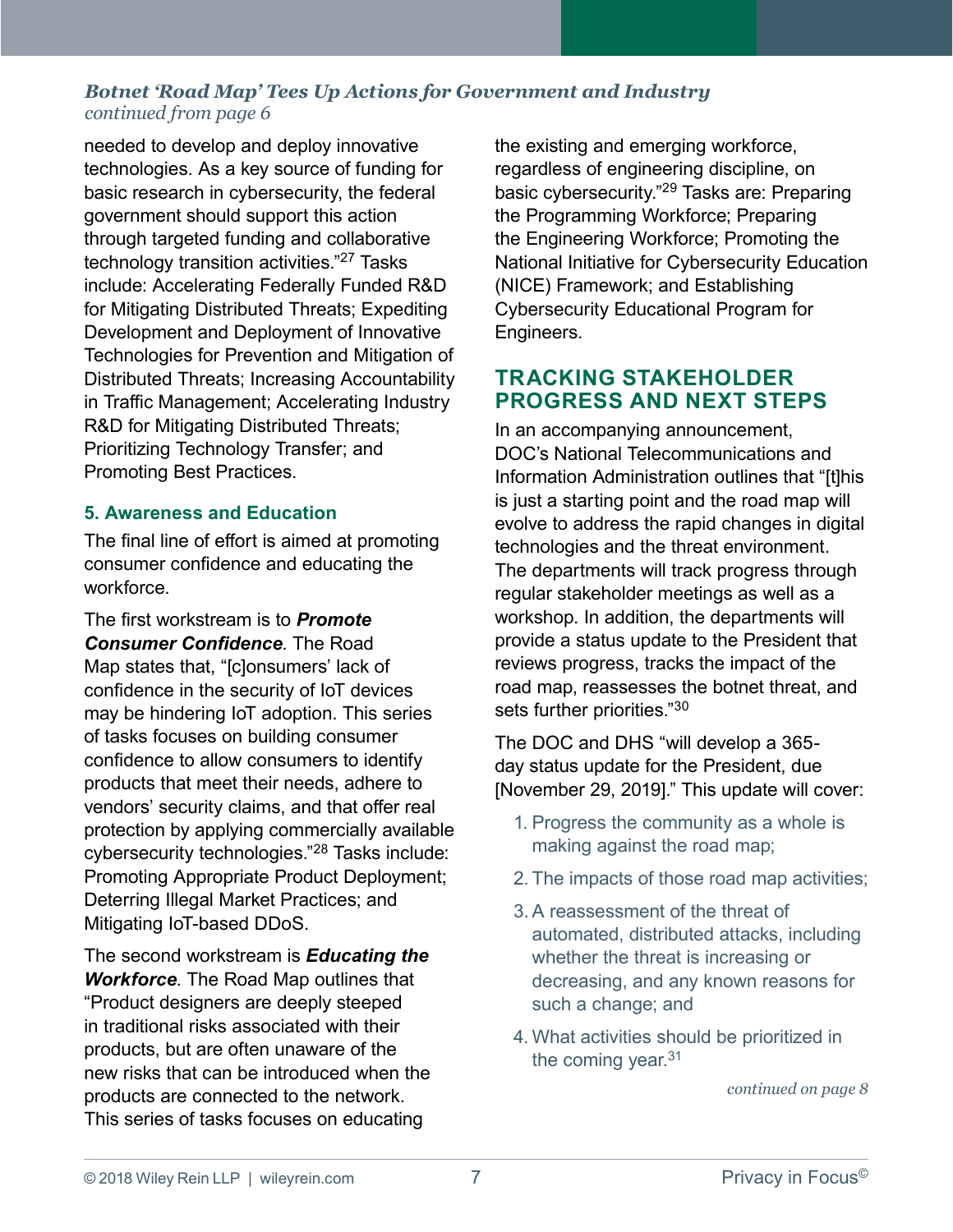<span id="page-7-0"></span>The Departments seek feedback on all elements of Road Map tasks, particularly the identification of contributing partners for specific actions and proposed timelines. Comments on the Road Map may be submitted to **Counter** Botnet@list. **[commerce.gov](mailto:COUNTER_BOTNET@LIST.COMMERCE.GOV)**. ■

For more information, please contact:

[Michael L. Diakiwski](https://www.wileyrein.com/professionals-MichaelDiakiwski.html) 202.719.7031 [mdiakiwski@wileyrein.com](mailto:mdiakiwski@wileyrein.com) [Megan L. Brown](https://www.wileyrein.com/professionals-MeganBrown.html) 202.719.7579 mbrown[@wileyrein.com](mailto:mdiakiwski@wileyrein.com)

[Kathleen E. Scott](https://www.wileyrein.com/professionals-KatScott.html) 202.719.7577 kscott[@wileyrein.com](mailto:mdiakiwski@wileyrein.com)

#### **Endnotes**

[1](#page-2-0)*See* **[https://www.ntia.doc.gov/blog/2018/road](https://www.ntia.doc.gov/blog/2018/road-map-building-more-resilient-internet)[map-building-more-resilient-internet](https://www.ntia.doc.gov/blog/2018/road-map-building-more-resilient-internet)**

- <sup>[2](#page-2-0)</sup> Departments of Commerce and Homeland Security, *A Road Map Toward Resilience Against Botnets*, 3 (Nov. 29, 2018) (Road Map).
- [3](#page-2-0) Road Map at 3.
- [4](#page-2-0) Road Map at 4.
- [5](#page-2-0) Road Map at 3.
- [6](#page-2-0) Road Map at 4.
- $7$  Road Map at 5.
- [8](#page-3-0) Road Map at 5.
- <sup>[9](#page-3-0)</sup> Road Map at 6-7.
- [10](#page-3-0) Road Map at 7-8.
- [11](#page-3-0) Road Map at 8-9.
- [12](#page-3-0) Road Map at 8.
- <sup>[13](#page-3-0)</sup> Road Map at 9.
- [14](#page-3-0) Road Map at 9.
- [15](#page-3-0) Road Map at 10.
- [16](#page-4-0) *See* **[https://docs.wixstatic.com/ugd/86b770\\_](https://docs.wixstatic.com/ugd/86b770_df02de6fc3ae422ea492200018c34217.pdf) [df02de6fc3ae422ea492200018c34217.pdf](https://docs.wixstatic.com/ugd/86b770_df02de6fc3ae422ea492200018c34217.pdf)**.
- [17](#page-4-0) Road Map at 12.
- [18](#page-4-0) Road Map 12-14.
- [19](#page-4-0) Road Map at 14.
- [20](#page-4-0) Road Map at 15.
- [21](#page-4-0) Road Map at 16.
- [22](#page-4-0) Road Map at 16.
- [23](#page-5-0) Road Map at 18.
- [24](#page-5-0) Road Map at 19.
- [25](#page-5-0) Road Map at 20.
- [26](#page-5-0) Road Map at 21.
- [27](#page-6-0) Road Map at 24.
- [28](#page-6-0) Road Map at 25.
- [29](#page-6-0) Road Map at 26.
- [30](#page-6-0) *See* **[https://www.ntia.doc.gov/blog/2018/road](https://www.ntia.doc.gov/blog/2018/road-map-building-more-resilient-internet)[map-building-more-resilient-internet](https://www.ntia.doc.gov/blog/2018/road-map-building-more-resilient-internet)**.
- <sup>[31](#page-6-0)</sup> Road Map at 4.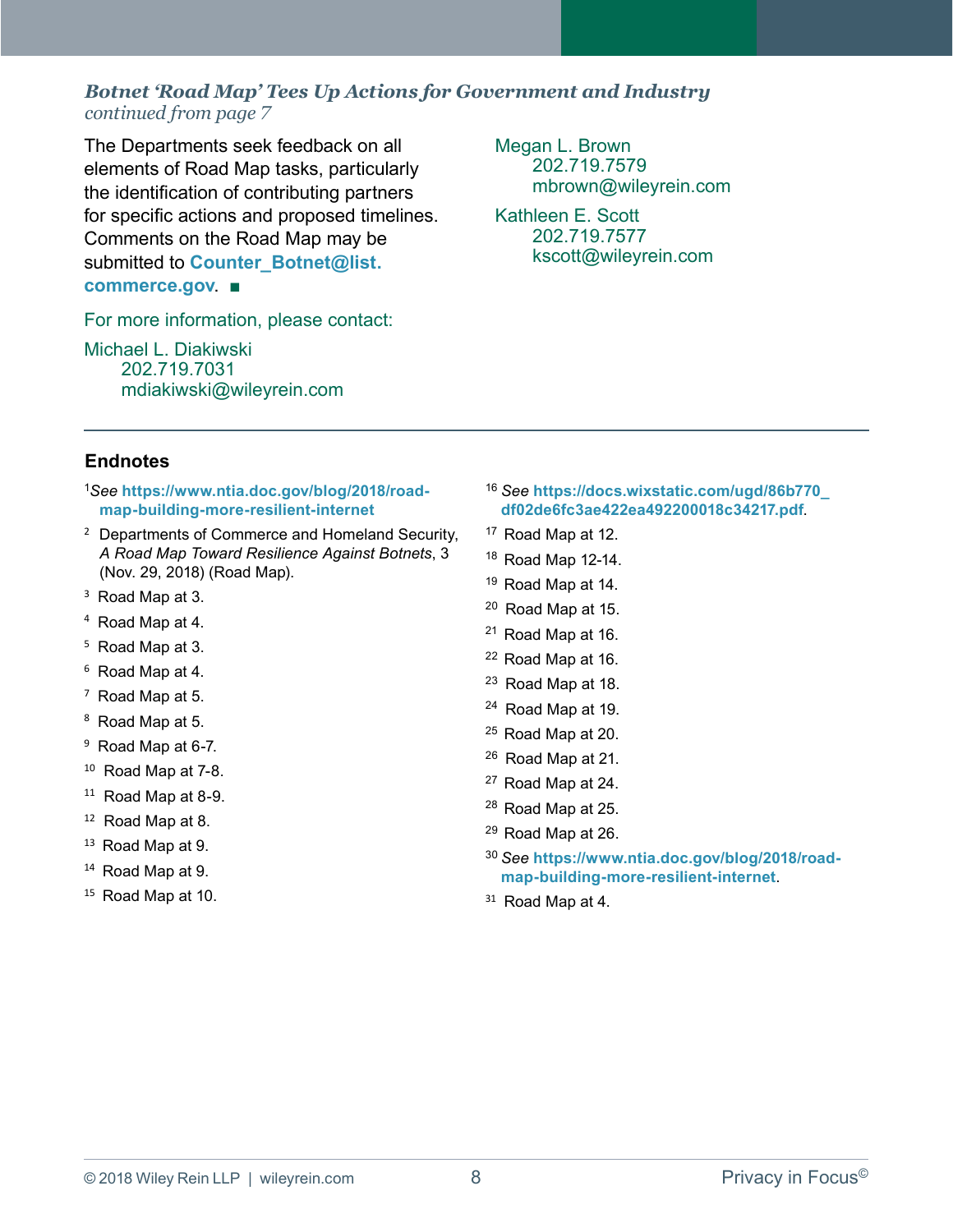#### <span id="page-8-0"></span>*FTC Focuses on Potential Types of 'Informational Injuries' as It Re-Examines Approach to Consumer Privacy continued from page 1*

more research. This kind of feedback will be important as the agency continues its "Hearings on Competition and Consumer Protection in the 21st Century" to further explore consumer privacy issues in the coming year.

The nature and extent of any harm from the disclosure of private information matters greatly to the FTC. In order to challenge a practice as "unfair," the FTC must show that the challenged practice causes or is likely to cause substantial injury that is not reasonably avoidable by consumers, and that the injury is not outweighed by countervailing benefits to consumers or competition.[1](#page-10-0) And even in weighing whether to bring an enforcement action under a deception theory, or in determining whether and what kind of policy recommendations to make, the nature and severity of the harm are important. Staff weigh such a determination in exercising prosecutorial discretion and in evaluating whether the benefits of FTC action outweigh the costs. Robust, empirical studies to quantify certain kinds of harm from the disclosure of information can carry great weight in FTC decision-making regarding enforcement and policy development.

The FTC has recently sought out more information on what kinds of harms might result from disclosure of different kinds of consumer information. In December 2017, the FTC held a workshop on "informational injuries," which staff explained as injuries "that consumers may suffer from privacy and security incidents, such as data breaches or unauthorized disclosure of data."[2](#page-10-0) In October 2018, staff from the Bureau of Consumer Protection and Bureau of Economics released a staff perspective

paper summarizing key takeaways from the workshop.

The staff perspective first provides examples of different kinds of informational injury, including:

- **Doxing.** Doxing involves the deliberate and targeted release of an individual's private information, often with the intent of harassment or injury. The information can be used for social engineering attempts to trick individuals into revealing more private information, extortion attempts, and other sorts of harassment that can result in threats of physical harm.[3](#page-10-0)
- **Disclosure of private information.** Disclosure of personal information that an individual wishes to keep private – such as medical information – may potentially affect employment possibilities or negatively affect relationships with friends and family.[4](#page-10-0)
- **Erosion of trust.** Some participants suggested that unanticipated disclosures may "erode consumers' trust in the ability of businesses to protect their data," and thereby undermine benefits provided by online businesses.<sup>[5](#page-10-0)</sup>
- **Medical identity theft.** Use of a consumer's identity to obtain health care services can not only potentially cause financial harm, but may also result in a consumer's medical file containing inaccurate information, which could adversely affect the individual's safety or treatment[.6](#page-10-0)

Second, staff notes that these injuries must be balanced against the potential benefits to consumers of collecting certain kinds of *[continued on page](#page-1-0) 10*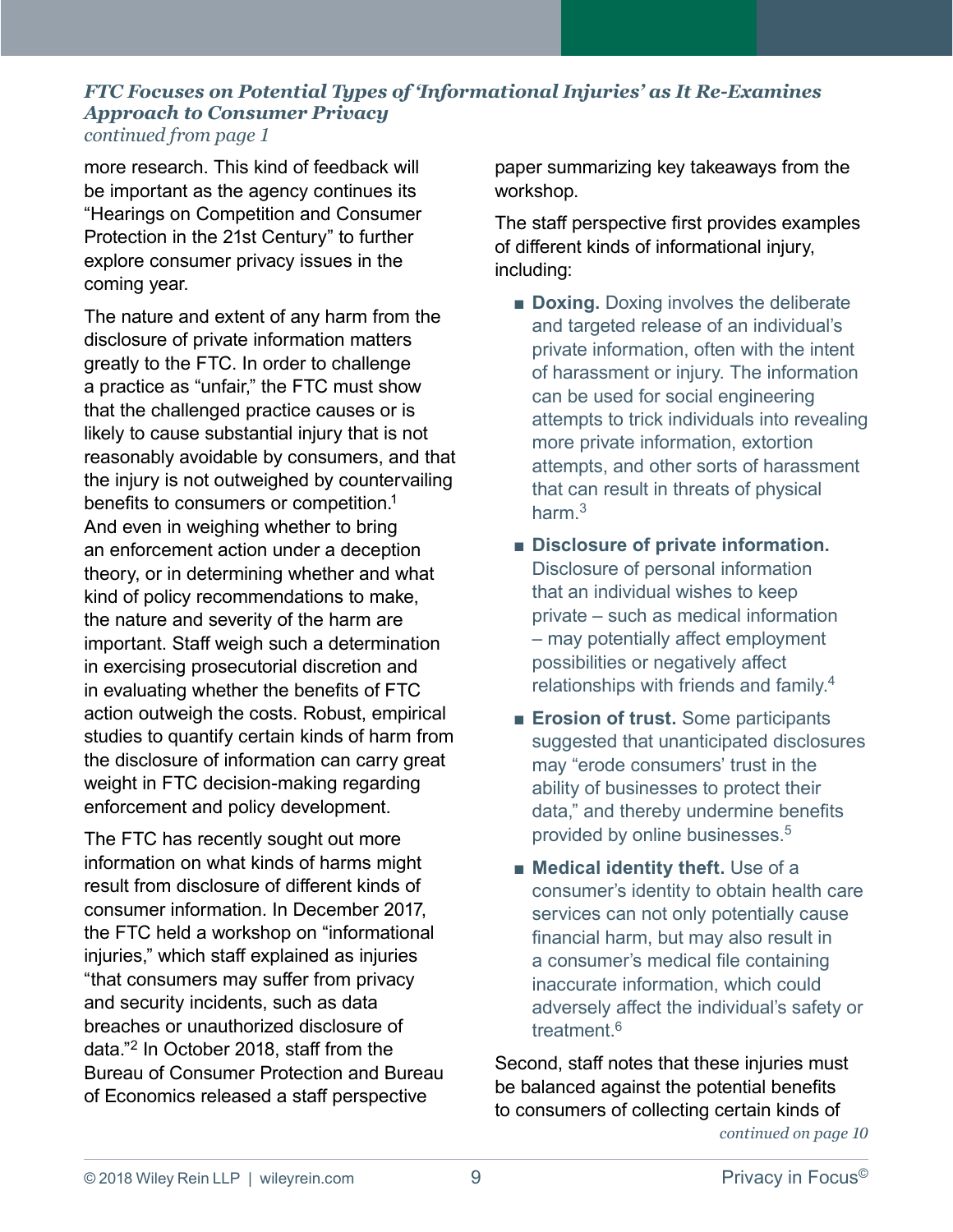#### <span id="page-9-0"></span>*FTC Focuses on Potential Types of 'Informational Injuries' as It Re-Examines Approach to Consumer Privacy continued from page 9*

data, including enabling an ad-supported Internet model in which consumers pay little or no fees; preventing fraud and allowing for more robust identity verification; allowing for location-based map services; and allowing for the customization of services.[7](#page-10-0) 

Third, staff notes that stakeholders continue to debate the potential benefits and costs of government action. Without resolving the debate, staff notes that participants "appeared to coalesce around several factors that governments should consider."[8](#page-10-0) These include:

- **Sensitivity of the data at issue.** Social Security numbers, financial information, and health information are more sensitive than other kinds of information and weigh more heavily toward protection from disclosure.
- **How the information will be used.** On this, staff notes that "[i]nternal, expected uses would not generate the same level of concern as unexpected uses for some other purpose."
- Whether the information is **anonymized or identifiable.** Sharing anonymized data could potentially be beneficial for research purposes.<sup>9</sup>

Fourth, staff discusses the current state of research regarding the value consumers assign to the privacy of certain information. Staff describes the phenomenon of the "privacy paradox," in which consumers state in surveys that they care about privacy, but then act in ways inconsistent with their stated preference – which has generated a range of potential explanations[.10](#page-10-0) Without resolving the competing explanations for the current studies, staff calls for more research to illuminate these issues, including:

- Further consumer surveys of what consumers value in protecting data, including studies that might attempt to quantify how much consumers value certain privacy protections.
- Empirical studies on the efficacy of data protection measures, such as credit card chips and multi-factor authentication, to inform determination of how effective certain measures can be.
- Studies to track downstream injury from information disclosure, such as attempting to link specific data breaches to a specific harm such as identity theft[.11](#page-10-0)

FTC staff's recent comment to the NTIA, in response to a Request for Comment on developing the Administration's privacy approach, echoes this framework of weighing injuries from information disclosure in assessing the costs and benefits of government action, including the potential effects on pro-consumer innovative technologies[.12](#page-10-0) In particular, the comment provides examples of privacy-related harms that fall into at least four categories, including financial injury, physical injury (such as risks of stalking), reputational injury, and unwarranted intrusions (including both intrusions into the sanctity of people's homes and intimate lives as well as unwanted commercial intrusions). And it cites to numerous examples of how the use of consumer data can improve consumers' lives, including improved consumer fraud detection, free or substantially discounted services, and safer homes, among others.<sup>13</sup>

The FTC is continuing to re-assess its approach to privacy, including taking a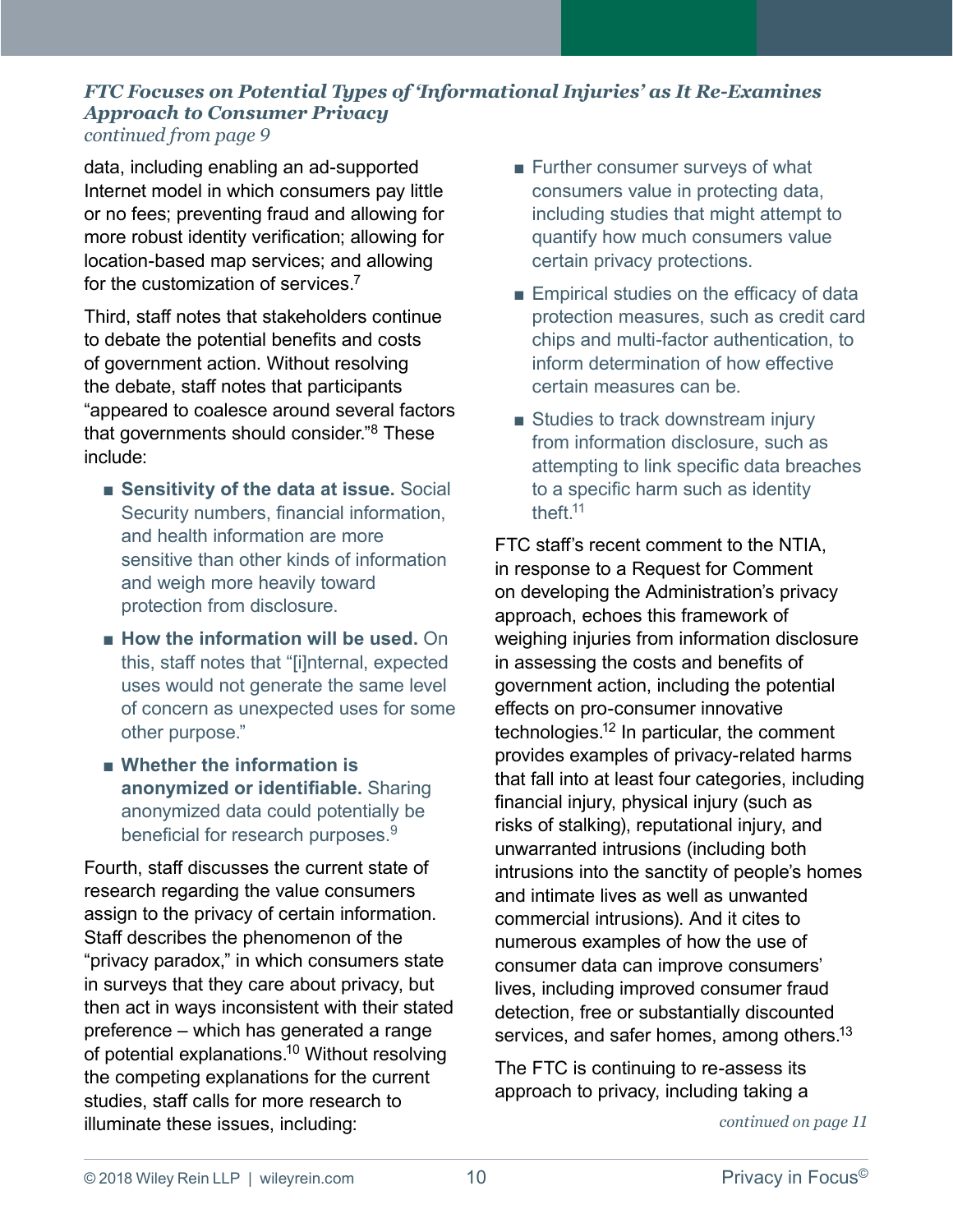#### <span id="page-10-0"></span>*FTC Focuses on Potential Types of 'Informational Injuries' as It Re-Examines Approach to Consumer Privacy continued from page 10*

closer look at balancing the costs and benefits of government action, and 2019 will provide more opportunity for comment. On February 12-13, the Commission will host a two-day hearing on consumer privacy, which it has billed as "the first comprehensive re-examination of the FTC's approach to consumer privacy since 2012."14 Many of the preliminary questions for consideration deal with how to define and quantify harm from disclosures of consumer information.15 The deadline for submitting comments is March 13, 2019, and as Wiley Rein **[has previously noted](https://www.wileyrein.com/newsroom-newsletters-item-Nov_2018-PIF-FTC_Sets_Hearings_on_Privacy_and_Data_Security_Enforcement.html)**, FTC officials have encouraged stakeholders to submit comments with tangible, data-driven analysis on the topics of privacy-related harm. Expect the FTC to continue focusing on injury-related questions as it continues its evaluation of privacy law and policy. ■

For more information, please contact:

[Duane C. Pozza](https://www.wileyrein.com/professionals-DuanePozza.html) 202.719.4533 dpozza[@wileyrein.com](mailto:mdiakiwski@wileyrein.com)

#### **Endnotes**

- <sup>1</sup> 15 U.S.C. §§ 45(a), 45(n).
- [2](#page-8-0) *See* FTC Staff, *FTC Informational Injury Workshop: BE and BCP Staff Perspective*, October 2018, available at **[https://www.ftc.gov/system/files/](https://www.ftc.gov/system/files/documents/reports/ftc-informational-injury-workshop-be-bcp-staff-perspective/informational_injury_workshop_staff_report_-_oct_2018_0.pdf) [documents/reports/ftc-informational-injury-workshop](https://www.ftc.gov/system/files/documents/reports/ftc-informational-injury-workshop-be-bcp-staff-perspective/informational_injury_workshop_staff_report_-_oct_2018_0.pdf)[be-bcp-staff-perspective/informational\\_injury\\_](https://www.ftc.gov/system/files/documents/reports/ftc-informational-injury-workshop-be-bcp-staff-perspective/informational_injury_workshop_staff_report_-_oct_2018_0.pdf) [workshop\\_staff\\_report\\_-\\_oct\\_2018\\_0.pdf](https://www.ftc.gov/system/files/documents/reports/ftc-informational-injury-workshop-be-bcp-staff-perspective/informational_injury_workshop_staff_report_-_oct_2018_0.pdf)** ("Staff Perspective"), at 1. The workshop homepage is at **[https://www.ftc.gov/news-events/events](https://www.ftc.gov/news-events/events-calendar/2017/12/informational-injury-workshop)[calendar/2017/12/informational-injury-workshop](https://www.ftc.gov/news-events/events-calendar/2017/12/informational-injury-workshop)**.
- <sup>[3](#page-8-0)</sup> Staff Perspective at 2.
- [4](#page-8-0) *Id*.
- [5](#page-8-0) *Id*. at 3.
- [6](#page-8-0) *Id*. at 1-2.
- [7](#page-9-0) *Id*. at 3.
- [8](#page-9-0) *Id*. at 4.
- <sup>[9](#page-9-0)</sup> *Id*. A related topic on which there was less agreement was whether the government should consider a greater risk of injury as part of its injury calculus. The workshop participants' mixed views on this issue is reflective of recent FTC history. In overturning an FTC Administrative Law Judge's ruling in favor of LabMD in a case that involved the disclosure of large volume of consumer data without an evidentiary record of actual misuse, the Commission, under then-Chairwoman Ramirez, articulated a theory that harm is present if the magnitude of potential injury is large even if the likelihood of injury is low. *See In re LabMD*, FTC Docket No. 9357, at 10, 21 (2016), available at **[https://www.ftc.gov/system/](https://www.ftc.gov/system/files/documents/cases/160729labmd-opinion.pdf) [files/documents/cases/160729labmd-opinion.pdf](https://www.ftc.gov/system/files/documents/cases/160729labmd-opinion.pdf)**. In

overturning the Commission's *LabMD* decision, the Eleventh Circuit did not reach the question of whether this is the appropriate standard. It remains to be seen whether the FTC under Chairman Simons will explicitly adopt this standard.

- [10](#page-9-0) *Id*. at 5-6.
- [11](#page-9-0) *Id*. at 6-7.
- [12](#page-9-0) Comment of FTC Staff, *In re Developing the Administration's Approach to Consumer Privacy*, NTIA Docket No. 180821780-8780-01 (Nov. 9. 2018), available at **[https://www.ftc.gov/system/files/](https://www.ftc.gov/system/files/documents/advocacy_documents/ftc-staff-comment-ntia-developing-administrations-approach-consumer-privacy/p195400_ftc_comment_to_ntia_112018.pdf) [documents/advocacy\\_documents/ftc-staff-comment](https://www.ftc.gov/system/files/documents/advocacy_documents/ftc-staff-comment-ntia-developing-administrations-approach-consumer-privacy/p195400_ftc_comment_to_ntia_112018.pdf)[ntia-developing-administrations-approach-consumer](https://www.ftc.gov/system/files/documents/advocacy_documents/ftc-staff-comment-ntia-developing-administrations-approach-consumer-privacy/p195400_ftc_comment_to_ntia_112018.pdf)[privacy/p195400\\_ftc\\_comment\\_to\\_ntia\\_112018.pdf](https://www.ftc.gov/system/files/documents/advocacy_documents/ftc-staff-comment-ntia-developing-administrations-approach-consumer-privacy/p195400_ftc_comment_to_ntia_112018.pdf)**.
- [13](#page-9-0) *Id*. at 8-11.
- <sup>14</sup> *See* FTC Press Release, "FTC Announces Sessions on Consumer Privacy and Data Security as Part of its Hearings on Competition and Consumer Protection in the 21st Century," October 26, 2018, available at **[https://www.ftc.gov/news-events/press](https://www.ftc.gov/news-events/press-releases/2018/10/ftc-announces-sessions-consumer-privacy-data-security-part-its)[releases/2018/10/ftc-announces-sessions-consumer](https://www.ftc.gov/news-events/press-releases/2018/10/ftc-announces-sessions-consumer-privacy-data-security-part-its)[privacy-data-security-part-its](https://www.ftc.gov/news-events/press-releases/2018/10/ftc-announces-sessions-consumer-privacy-data-security-part-its)**.
- <sup>15</sup> The hearing page is available at **[https://www.ftc.gov/](https://www.ftc.gov/news-events/events-calendar/ftc-hearing-competition-consumer-protection-21st-century-february-2019) [news-events/events-calendar/ftc-hearing-competition](https://www.ftc.gov/news-events/events-calendar/ftc-hearing-competition-consumer-protection-21st-century-february-2019)[consumer-protection-21st-century-february-2019](https://www.ftc.gov/news-events/events-calendar/ftc-hearing-competition-consumer-protection-21st-century-february-2019)**. Looking further out, the FTC will host its fourth annual PrivacyCon on June 27, 2019; the agency is seeking research presentations on consumer privacy and security issues, including the quantification of costs and benefits to consumers of keeping data about them private. More information is available at **[https://www.ftc.gov/news-events/events-calendar/](https://www.ftc.gov/news-events/events-calendar/privacycon-2019) [privacycon-2019](https://www.ftc.gov/news-events/events-calendar/privacycon-2019)**.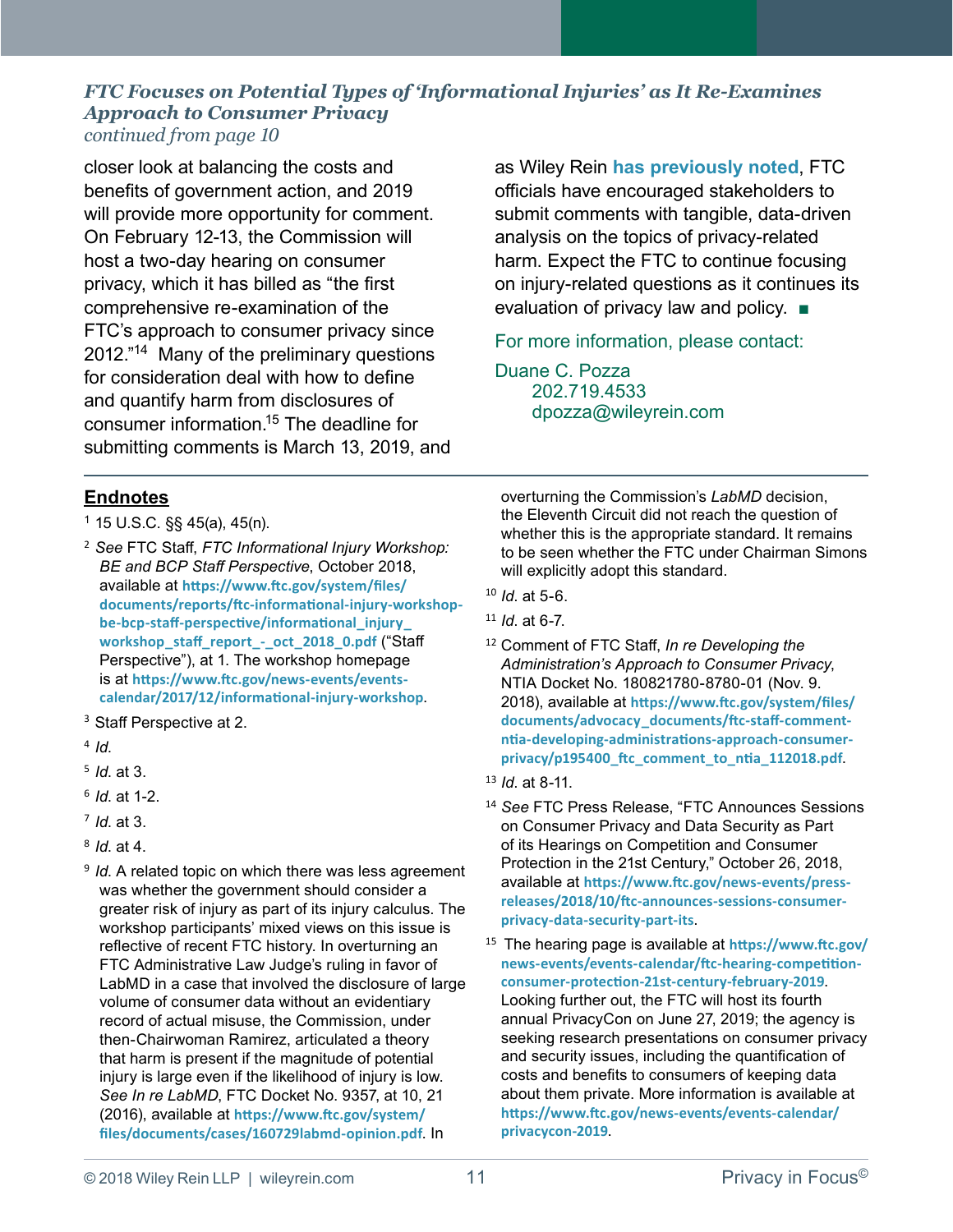#### <span id="page-11-0"></span>**By Lee E. Goodman**

**[Chapter 1](https://www.wileyrein.com/newsroom-newsletters-item-The-First-Amendment-Right-of-Political-Privacy-Chapter-One-The-Edgerton-Dissent.html)** recounted the plight of the "Hollywood Ten" communists, who went to prison and lost their careers rather than disclose the names of fellow communists to the House Committee on Un-American Activities (HUAC) in 1947. Their fate was decided by the U.S. Court of Appeals for the District of Columbia, and the Supreme Court was unwilling to wade into the Red Scare. **[Chapter 2](https://www.wileyrein.com/newsroom-newsletters-item-Nov_2018-PIF_The_First_Amendment_Right_to_Political_Privacy_Chapter_2_The_New_Deal_Witch_Hunt.html)** covered the First Amendment protection the U.S. Court of Appeals for the District of Columbia and the Supreme Court afforded, a few years later, to the conservative Committee on Constitutional Government and its political efforts to thwart the New Deal. This Chapter 3 recounts how the Supreme Court slowly began to intervene in the Red Scare, culminating with a significant concurring opinion by Justice Felix Frankfurter in the case of Marxist political activist Paul Sweezy one decade after the Hollywood Ten appeared before the HUAC.

#### **No Judicial Relief from the Red Scare – In Calmer Times?**

By 1950, the Red Scare was in full bloom and enjoyed general public favor. Many of the Hollywood Ten were serving prison sentences. Both houses of Congress, the Executive branch, and states were actively investigating former or current communists in various settings, exposing them, and punishing them. The First Amendment was deemed a weak defense in light of the Hollywood Ten outcome. Some subpoena recipients invoked their Fifth Amendment rights to avoid inquiry, but that entailed implicating oneself in a criminal act, so it

was imperfect. Many just named names and cooperated in order to avoid punishment.

Dozens of court cases were underway challenging the various governmental actions. Judicial conservatives on the Supreme Court were not impressed by the constitutional claims and either denied certiorari or affirmed lower court decisions, ruling against communists in various contexts.<sup>1</sup> The prevailing view was that the government had a right of self-preservation and Congress was pursuing the national security interest justly by rooting out communists. In the words of one communist defense attorney of the day, "The courts were of no help whatsoever."[2](#page-18-0)

Congress had enacted the Smith Act in 1940, which made it a crime to advocate the overthrow of the U.S. government by force or violence.[3](#page-18-0) Over a hundred American citizens were indicted for alleged violations of the Smith Act. $4$  In 1948, the conviction of Eugene Dennis, General Secretary of the Communist Party USA, was affirmed by the U.S. Court of Appeals for the Second Circuit.<sup>[5](#page-18-0)</sup> The Supreme Court granted certiorari for the purpose of deciding if the Smith Act violated the First Amendment.

In a 6-2 opinion, issued in 1951, the Supreme Court unremarkably affirmed the convictions and found no First Amendment violation.[6](#page-18-0) Majority opinions ranged from the important governmental interest in selfpreservation to relatively carte blanche deference to the Legislative branch. As in the Hollywood Ten case, two Justices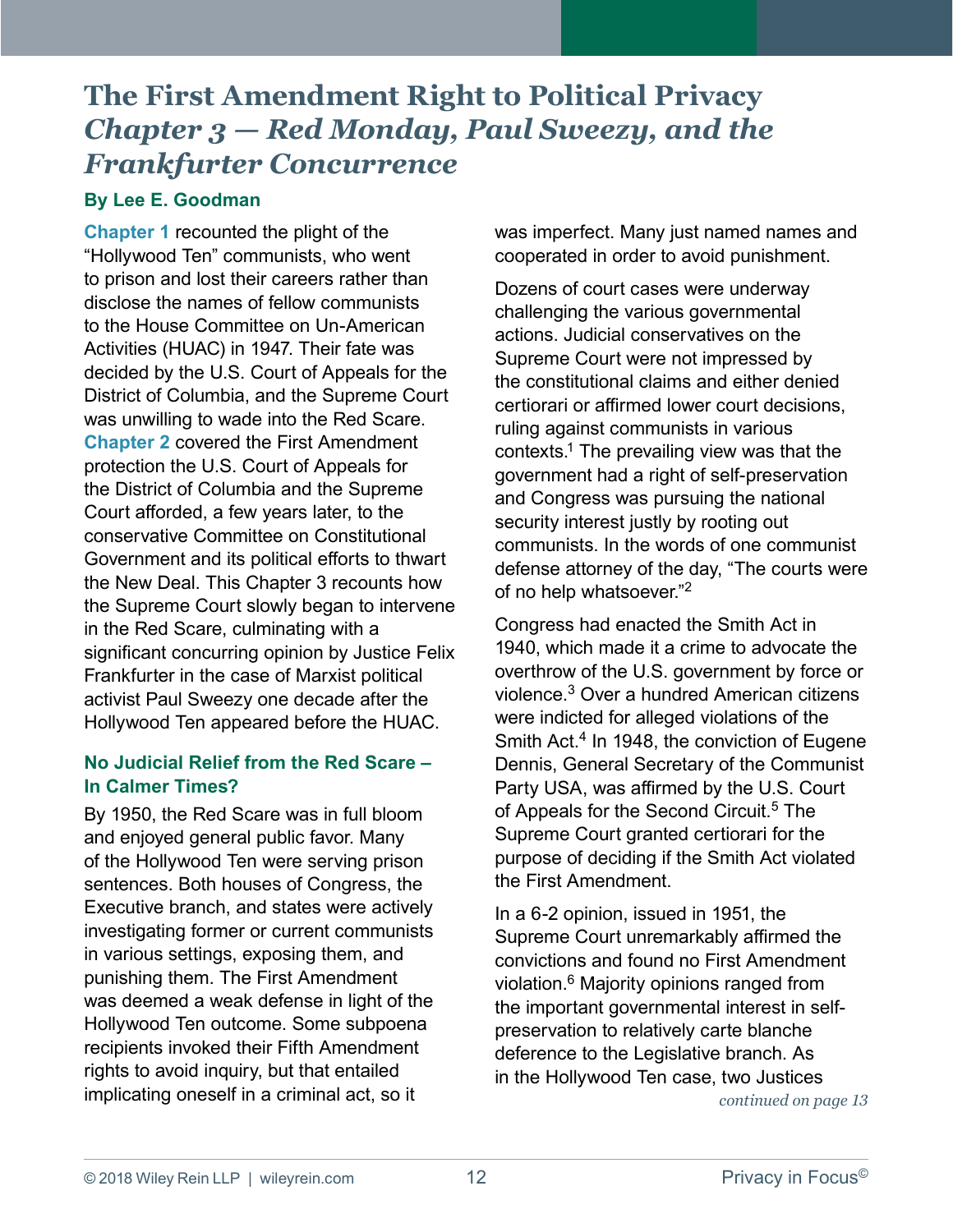<span id="page-12-0"></span>dissented, William O. Douglas and Hugo Black, the former Senator and KKK member who was an absolutist defender of First Amendment rights. Both Justices recognized the First Amendment right of communists to associate and advocate their ideas short of organizing overthrow of the government. Justice Douglas observed simply that the party leaders taught communist economic ideology, but never did anything to incite actual armed overthrow of the government. In one of the more pertinent observations of the time, Justice Black prophesized:

There is hope, however, that in calmer times, when present pressures, passions and fears subside, this or some later Court will restore the First Amendment liberties to the high preferred place where they belong in a free society.<sup>7</sup>

#### **Calmer Times Ahead – First Amendment Jurisprudence Evolves**

By the early 1950s, the HUAC had resumed its investigations into communists soon after the Supreme Court denied certiorari in the Hollywood Ten case in 1950, under the leadership of Georgia Democrat John Stephens Wood. Meanwhile, in the Senate, a first-term Senator from Wisconsin named Joseph McCarthy focused investigations on Soviet spies in the State Department and the Defense Department from his perch as chairman of the Senate Permanent Subcommittee on Investigations. The nation was gripped by televised hearings and headlines about communist spies and other subversives.

Gradually, however, public and political support for communist hunting waned. McCarthy had taken on powerful institutional opponents in two Presidents, Truman and

Eisenhower, neither of whom appreciated his embarrassing charges that their administrations did too little to root out Soviet spies. Increasingly, his Senate colleagues seized on reckless tactics to discredit valid claims and marginalize the Senator. In June 1954, McCarthy had perhaps bitten off more than he could chew in taking on the U.S. Army's recalcitrant measures to remove disloyal spies and fix lax security at the Army base in Monmouth, New Jersey – culminating in ethics counter-charges and a sharp exchange with Army attorney Joseph Welch who famously turned an audience against McCarthy with the line "Until this moment, Senator, I think I never really gauged your cruelty or your recklessness," and after further verbal jousting, "Let us not assassinate this lad further, Senator. You have done enough. Have you no sense of decency?" Some historians have credited that televised retort as the end of Joe McCarthy's career, regardless of the merits of his charges.

Shortly thereafter, on December 2, 1954, the Senate voted to "condemn" McCarthy for abusive conduct by a vote of 67-22. [8](#page-19-0) After Democrats took over the Senate, McCarthy no longer held a committee chairmanship as a platform for his investigations. In May 1957, McCarthy died at the age of 48. Ever since, his political legacy – often referred to as "McCarthyism" – has been painted by American liberals, as well as some conservatives, as the ruin of reputations, livelihoods, and progressive causes through unfair intrusions into private realms of political belief and associations, public disclosure, and ridicule.<sup>9</sup>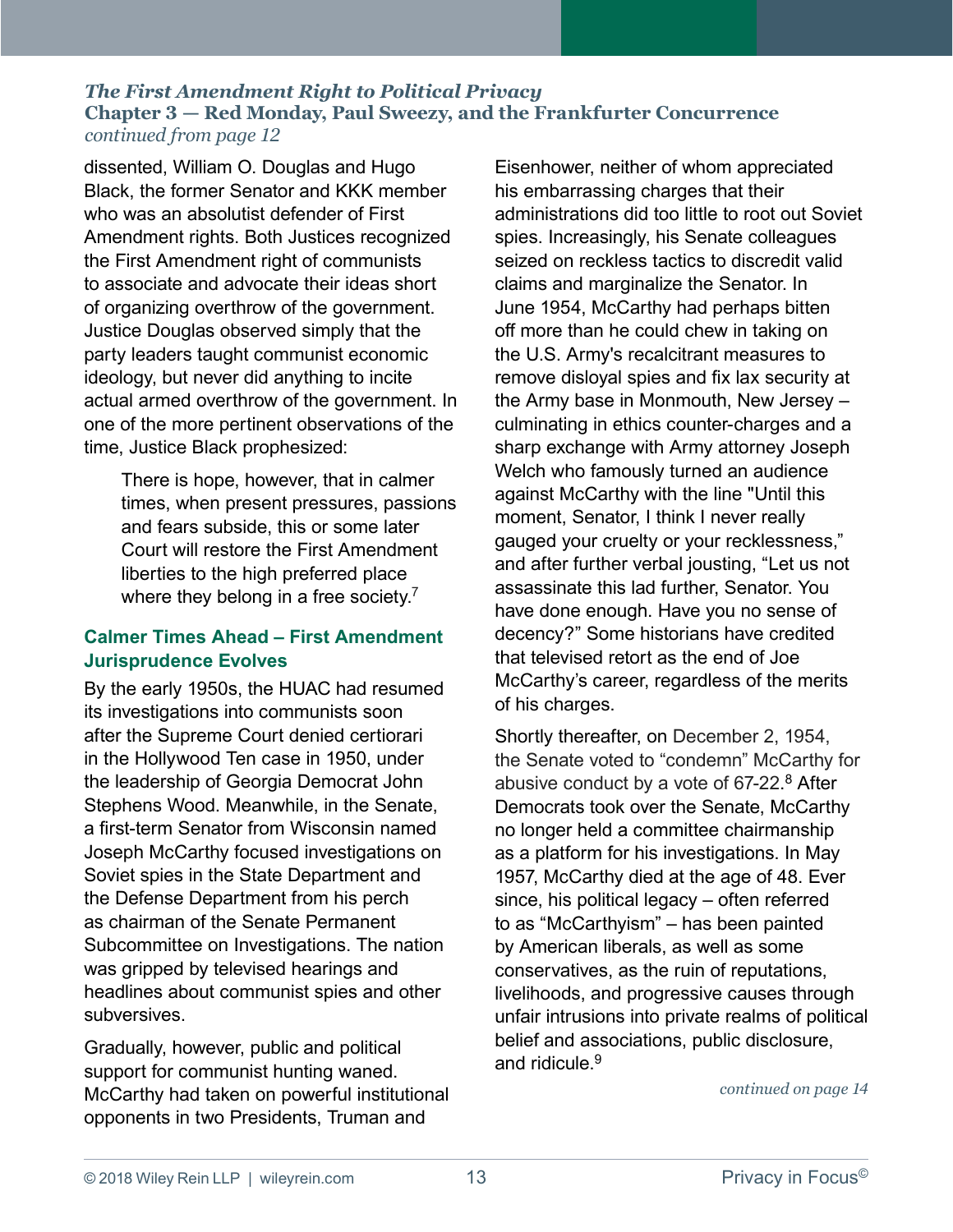<span id="page-13-0"></span>Something else was happening in the mid-1950s. Four new Justices were appointed to the Supreme Court between 1950, when the Court denied certiorari to the Hollywood Ten, and 1957. The departing Justices were judicial conservatives Stanley Reed, Robert Jackson, Fred Vinson, and Sherman Minton. The new Justices were Earl Warren, William Brennan, Charles Whittaker, and John Harlan. They joined the two First Amendment libertarians – Hugo Black and William O. Douglas – along with Felix Frankfurter, Harold Burton, and Tom Clark.

This was the situation in 1957 when the Supreme Court finally took up several challenges to Red Scare investigations at various levels of government.

#### **The Case of Paul Sweezy**

Investigations of communists were not limited to the federal government and Congress. Many states decided they too had a role to play in protecting the United States from communist subversion. States adopted a variety of policies to purify state governments, public schools, and universities, state bars, and society at large from communists.

New Hampshire was such a state. It had adopted a law in 1951 authorizing the state attorney general to investigate, with subpoena power, any citizen suspected of being a "subversive person" – defined to mean any person who so much as attempted or encouraged "any act intended to overthrow, destroy or alter, or to assist in the overthrow, destruction or alteration of, the constitutional form of the government of the United States, or of the state of New Hampshire, or any political subdivision of either of them, by force, or violence."[10](#page-19-0)

The statute declared "subversive persons" to be ineligible for employment by the state government and required all public employees to make sworn statements they were not "subversive persons." The law declared "subversive organizations" to be unlawful and dissolved.

In January 1954, as Senator McCarthy was preparing to launch public hearings into security leaks at the Army's facility in Monmouth, the New Hampshire attorney general, Louis Wyman, issued subpoenas to Marxist economist Paul Sweezy as a suspected "subversive person."

Paul Marlor Sweezy (1910-2004) was a committed Marxist economist. According to one biographer, "Paul M. Sweezy, referred to by *The Wall Street Journal* in 1972 as 'the 'dean' of radical economists,' was, in the words of John Kenneth Galbraith, 'the most noted American Marxist scholar' of the second half of the twentieth century."[11](#page-19-0) The son of a prominent New York banker, he was educated at Exeter and Harvard, ultimately receiving his Ph.D. in economics. He had been an avid New Dealer, working in various posts in the Roosevelt Administration. He later served in the U.S. Army during World War II as an officer in the Army's Office of Strategic Services, where he studied the European economy. After the war, he settled in Wilton, New Hampshire, and married Nancy Adams and had three children. He was an active writer and lecturer. He was politically active too, supporting the presidential candidacy of Progressive Party nominee Henry Wallace (former Vice President of the United States from 1941- 1945) in 1948 and founding the Progressive Party of New Hampshire. The Progressive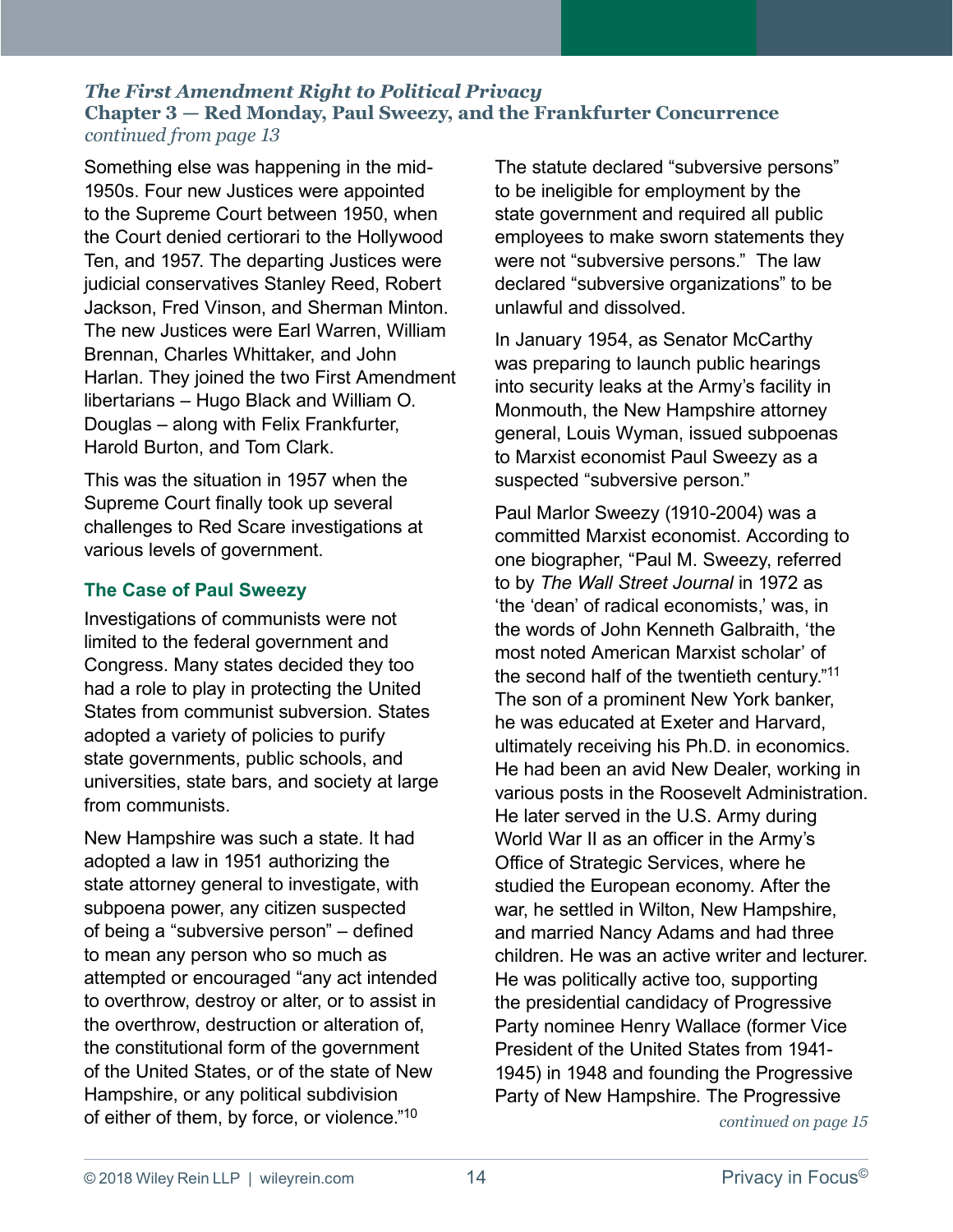<span id="page-14-0"></span>Party was a meeting point for many American communists. In addition to writing several books and monographs on Marxist economic theory,<sup>12</sup> Sweezy founded the Marxian economic journal *Monthly Review* in 1949, a journal still published today.<sup>[13](#page-19-0)</sup>

Sweezy must have appeared to the New Hampshire attorney general to be a shiny object in an otherwise sleepy state. At a time when socialist economic thought was equated in broad brushes with communist overthrow of the American democratic system, Attorney General Wyman bore down on Sweezy as the embodiment of a "subversive person." Wyman subpoenaed Sweezy to testify on two separate occasions, and Sweezy complied and testified at length for two full days, January 5, 1954 and June 3, 1954.

However, before he testified, Sweezy prefaced his first sitting with a statement of principle. He defended the right of political conscience against government inquiry:

> [T]here are those who are not Communists and do not believe they are in danger of being prosecuted, but who yet deeply disapprove of the purposes and methods of these investigations…. Our reasons for opposing these investigations are not captious or trivial. They have deep roots in principle and conscience…. Whatever their official purpose, these investigations always end up by inquiring into the politics, ideas, and beliefs of people who hold what are, for the time being, unpopular views.<sup>[14](#page-19-0)</sup>

Seeking to eliminate the Attorney General's statutory predicate for intruding into his political beliefs, he denied ever advocating the overthrow of the United States

government by force or violence, or knowing anyone else who ever had:

I have studied the subversive activities act of 1951 with care, and I am glad to volunteer the information that I have absolutely no knowledge of any violations of any of its provisions; further, that I have no knowledge of subversive persons presently located within the state.<sup>15</sup>

Having inoculated himself, and having laid a foundation for his subsequent constitutional challenge to contempt proceedings, Sweezy qualified the extent of his intended cooperation:

I shall respectfully decline to answer questions concerning ideas, beliefs, and associations which could not possibly be pertinent to the matter here under inquiry and/or which seem to me to invade the freedoms guaranteed by the First Amendment to the United States Constitution[.16](#page-19-0)

Sweezy then appeared and testified for two full days of questioning. He answered questions about his own political activities, his military service, his ideology (which was fully public in numerous writings), which he characterized as "classical Marxist," and he denied that he had ever been a member of the Communist Party.<sup>17</sup>

Critically, however, Sweezy declined to answer several targeted questions. First, he declined to disclose the names of other members of the Progressive Party or a predecessor organization, Progressive Citizens of America, both considered congregating places for American communists[.18](#page-19-0) Second, he declined to *[continued on page](#page-1-0) 16*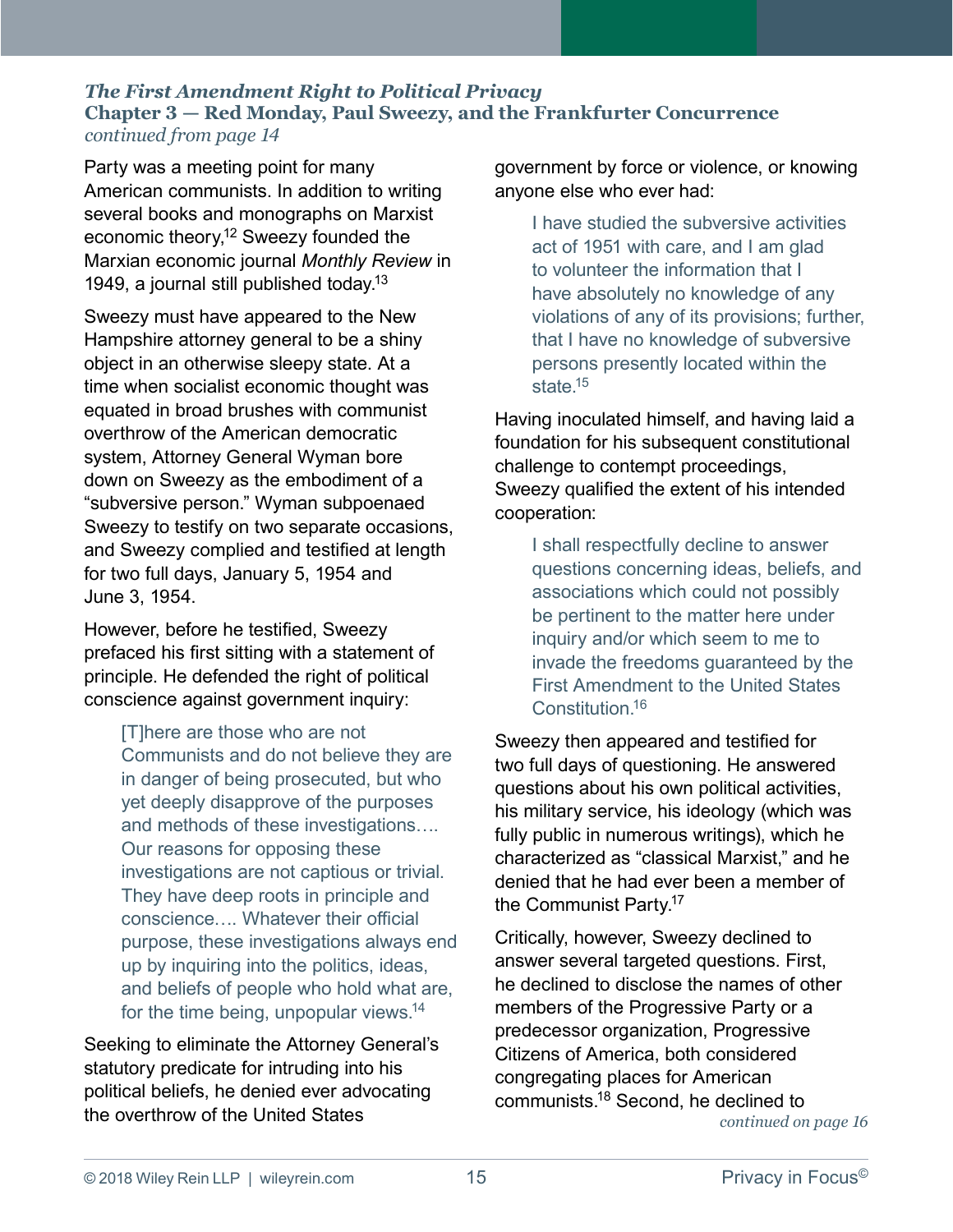<span id="page-15-0"></span>answer the question "Do you believe in Communism?"[19](#page-19-0) And third, Sweezy refused to discuss the substance of a lecture he delivered at the University of New Hampshire.<sup>[20](#page-19-0)</sup>

For his refusals to answer these questions, Attorney General Wyman filed a petition in state court seeking to compel Sweezy to answer. The state court ruled the questions pertinent to the Attorney General's statutory charge and inquiry, and propounded the questions directly to Sweezy. When Sweezy persisted in refusing to answer, the state court ruled Sweezy to be in contempt and ordered him to be confined in jail until he purged himself of contempt.[21](#page-19-0)

Sweezy appealed, first to the New Hampshire Supreme Court, which upheld Sweezy's conviction for refusing to disclose members of the Progressive Party.<sup>[22](#page-19-0)</sup> Sweezy then appealed to the U.S. Supreme Court. The Supreme Court, which had denied certiorari to the Hollywood Ten a decade earlier, granted review to Sweezy.<sup>[23](#page-19-0)</sup>

#### **"Red Monday" – June 17, 1957**

Monday, June 17, 1957, marked a turning point in the Red Scare. That day, the Supreme Court issued four decisions curtailing government efforts to root out communists.

In *Yates v. United States*, [24](#page-19-0) the Court overturned the conviction of Oleta O'Connor Yates, a Communist Party leader in California for many years, under the Smith Act on the narrow basis of confusing and inadequate jury instructions.

In *Service v. Dulles*, [25](#page-19-0) the Court unanimously ruled that the State Department improperly terminated John Service, widely considered

to be a pro-communist foreign service officer who shared agency secrets with procommunist publications, from employment on technical procedural grounds.

Two decisions significantly curtailed government interrogations of communists. In *Watkins v. United States*, [26](#page-19-0) the Court clipped the wings of the House Un-American Activities Committee (HUAC), ruling that Congress' authorizing resolution was overly vague and the committee's explanation to labor leader John Watkins was "woefully inadequate to convey sufficient information as to the pertinency of the questions to the subject under inquiry."[27](#page-19-0) In a significant concurring opinion, Justice Frankfurter, a judicial conservative, opined that the HUAC's subpoena failed to provide Watkins "awareness of the pertinency of the information that he has denied to Congress."[28](#page-19-0) Watkins, unlike the Hollywood Ten a decade earlier, had answered almost all of the HUAC's questions about himself, but, like Sweezy, had declined to "answer any questions with respect to others with whom I associated in the past."[29](#page-19-0) He continued, "I do not believe that any law in this country requires me to testify about persons who may in the past have been Communist Party members or otherwise engaged in Communist Party activity but who to my best knowledge and belief have long since removed themselves from the Communist movement…. [U]ntil and unless a court of law so holds and directs me to answer, I most firmly refuse to discuss the political activities of my past associates."[30](#page-19-0)

Finally, in *Sweezy v. New Hampshire*, the Court overturned Paul Sweezy's contempt conviction on the grounds that the Attorney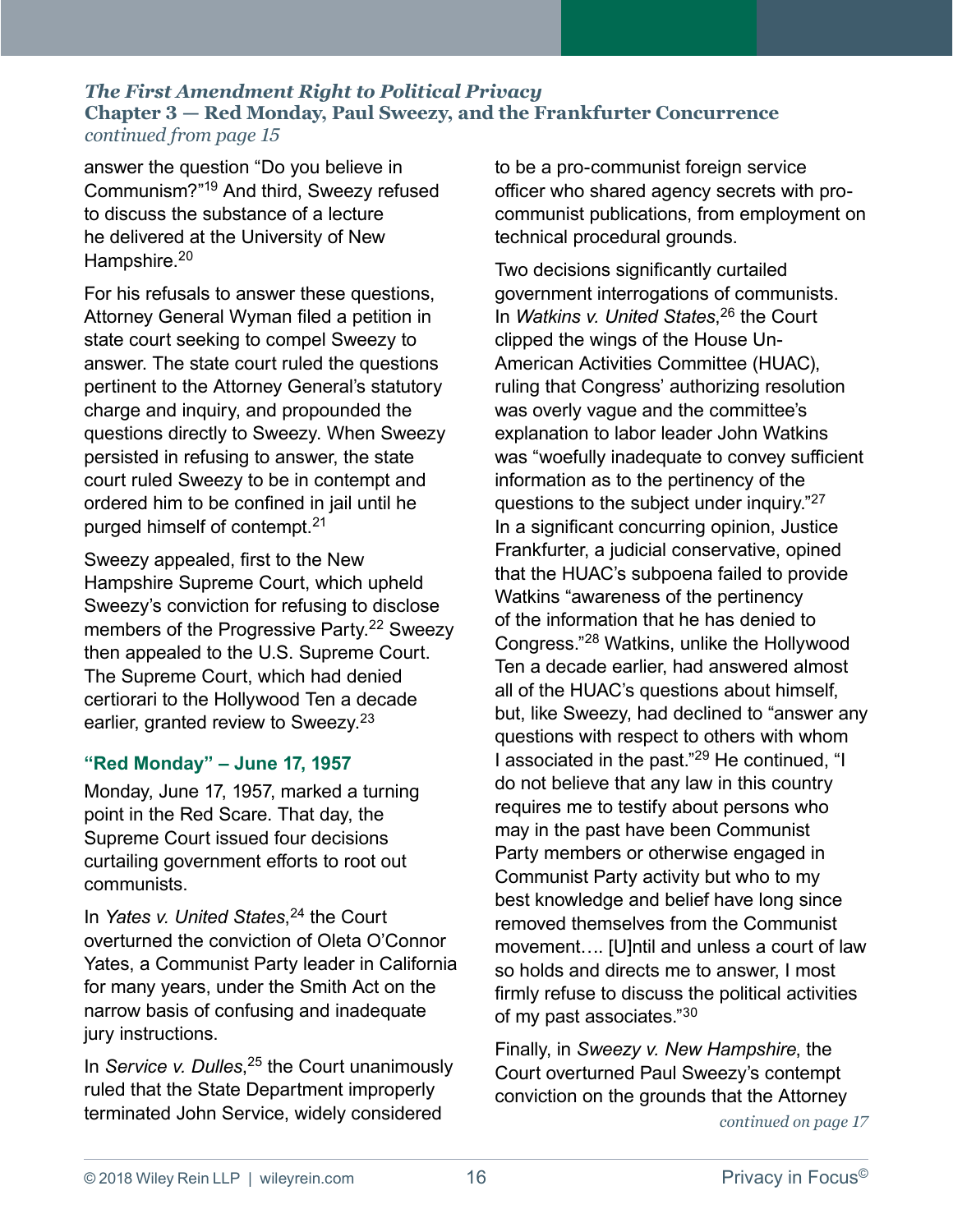<span id="page-16-0"></span>General of New Hampshire exceeded his authority under the New Hampshire Subservice Activities Act of 1951 – as well as First Amendment grounds.[31](#page-19-0)

J. Edgar Hoover was incensed. According to legal scholar Arthur Sabin, Hoover prided himself in protecting the nation from those he considered dangerous political dissenters. "Then came June 17, 1957, a day he called 'Red Monday' – not because of the red-hot weather, but because, as he saw it, that day the United States Supreme Court handed down four decisions favoring the 'Reds.'"[32](#page-19-0) Hoover publicly denounced the Warren Court for weakening the United States' defenses to foreign influence and subversion.

#### *Sweezy v. New Hampshire* **– The Supreme Court Weighs In**

*Sweezy* was the most important decision for First Amendment jurisprudence. The vote was 6-2 for reversal. Chief Justice Warren, writing for the four-Justice majority, observed that the New Hampshire Attorney General's subpoenas encroached upon constitutional rights:

There is no doubt that legislative investigations, whether on a federal or state level, are capable of encroaching upon the constitutional liberties of individuals. It is particularly important that the exercise of the power of compulsory process be carefully circumscribed when the investigative process tends to impinge upon such highly sensitive areas as freedom of speech or press, freedom of political association, and freedom of communication of ideas, particularly in the academic community.<sup>[33](#page-19-0)</sup>

#### The Court continued:

Merely to summon a witness and compel him, against his will, to disclose the nature of his past expressions and associations is a measure of governmental interference in these matters. These are rights which are safeguarded by the Bill of Rights and the Fourteenth Amendment. We believe that there unquestionably was an invasion of petitioner's liberties in the areas of academic freedom and political expression – areas in which government should be extremely reticent to tread.<sup>[34](#page-19-0)</sup>

Yet, after further elaborating on the "political freedom of the individual" and the concomitant rights of associations of adherents, as well as the right of dissent (perhaps ideas insisted upon by Justices Black and Douglas), the majority opinion held that the New Hampshire Attorney General acted ultra vires, beyond the scope of the authority clearly prescribed in the New Hampshire legislature's authorizing statute. "As a result," the Court observed, "neither we nor the state courts have any assurance that the questions petitioner refused to answer fall into a category of matters upon which the legislature wanted to be informed when it initiated this inquiry."[35](#page-19-0) The Court went on to reason that without a clear writ, the Court could not adequately assess the state interest. The Court concluded that the "lack of any indications that the legislature wanted the information the Attorney General attempted to elicit from [Sweezy] must be treated as the absence of authority. It follows that the use of the contempt power, notwithstanding the interference with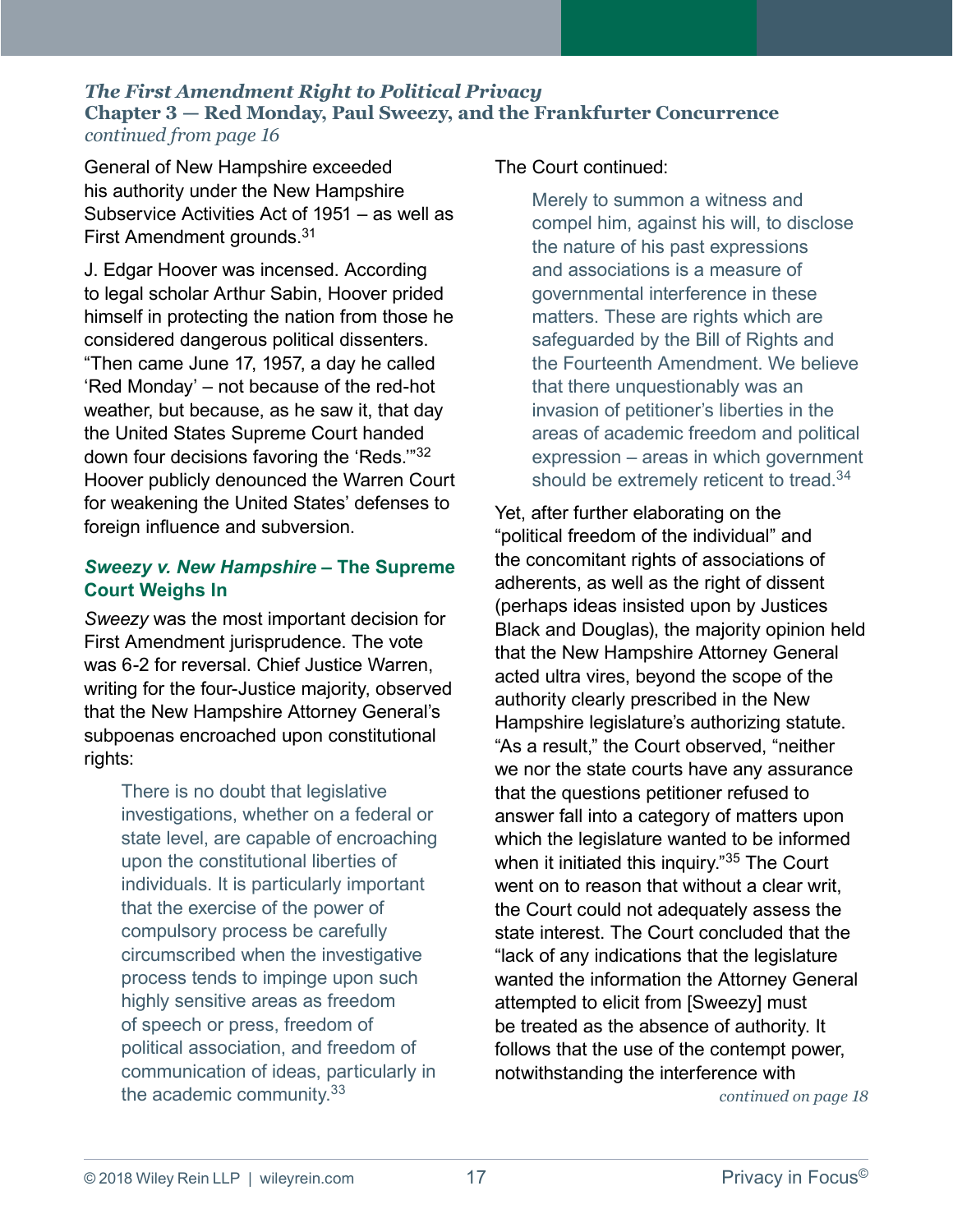<span id="page-17-0"></span>constitutional rights, was not in accordance with the due process requirements of the Fourteenth Amendment."[36](#page-19-0)

Thus, in the final analysis, the majority holding was narrow and limited in scope, similar to the *Watkins* decision on pertinence. The First Amendment rights were implicated but not decisively violated.

#### **The Frankfurter Concurrence – The First Amendment Protects Political Privacy**

Justice Frankfurter, joined by Justice Harlan, had difficulty joining Chief Justice Warren's broad attack at state legislative and prosecutorial authority.<sup>[37](#page-19-0)</sup> Frankfurter reasoned that the New Hampshire Supreme Court definitively had decided that the Attorney General acted well within the legislative authority granted to him by state statute, so the United States Supreme Court was in no position to second-guess the state court or the Attorney General's authority. Therefore, Frankfurter addressed the First Amendment (as applied to the state through the Fourteenth Amendment) challenge headon. He concluded that the Attorney General's inquisition, and specifically the questions requiring Sweezy to disclose the names of Progressive Party members, violated the First Amendment right of "political privacy." Based solely upon the First Amendment, he decided to reverse Sweezy's contempt conviction. The language written by Frankfurter was particularly declarative of the right to "political privacy" against government inquisition:

[T]he inviolability of privacy belonging to a citizen's political loyalties has so overwhelming an importance to the well-being of our kind of society that it cannot be constitutionally encroached upon on the basis of so meagre a countervailing interest of the State as may be argumentatively found in the remote, shadowy threat to the security of New Hampshire allegedly presented in the origins and contributing elements of the Progressive Party and in [Sweezy's] relations to these. In the political realm, as in the academic, thought and action are presumptively immune from inquisition by political authority[.38](#page-19-0)

Frankfurter opined that "the right of a citizen to political privacy" wholly outweighed New Hampshire's interest in "self-protection."[39](#page-19-0) This was the clearest statement yet on the Supreme Court that the First Amendment protects political privacy against the government's demand for disclosure of political associations.

Ironically, it was Justice Frankfurter, the conscientious judicial conservative, who carefully avoided a head-on First Amendment ruling in *United States v. Rumely* five years earlier, providing the full-throated First Amendment rebuke to communist inquisition, while First Amendment libertarians Justice Black and Justice Douglas, who issued a broad First Amendment concurrence in *Rumely*, joined the more restrained main holding authored by Chief Justice Warren. But significantly, Frankfurter and Harlan had now signed on fully to the First Amendment right of all citizens to political privacy.

#### **Aftermath**

The Red Monday decisions marked a critical point of political and law enforcement inflection. According to legal scholar Sabin:

In sum, the Justice Department and the FBI recognized the Red *[continued on page](#page-1-0) 19*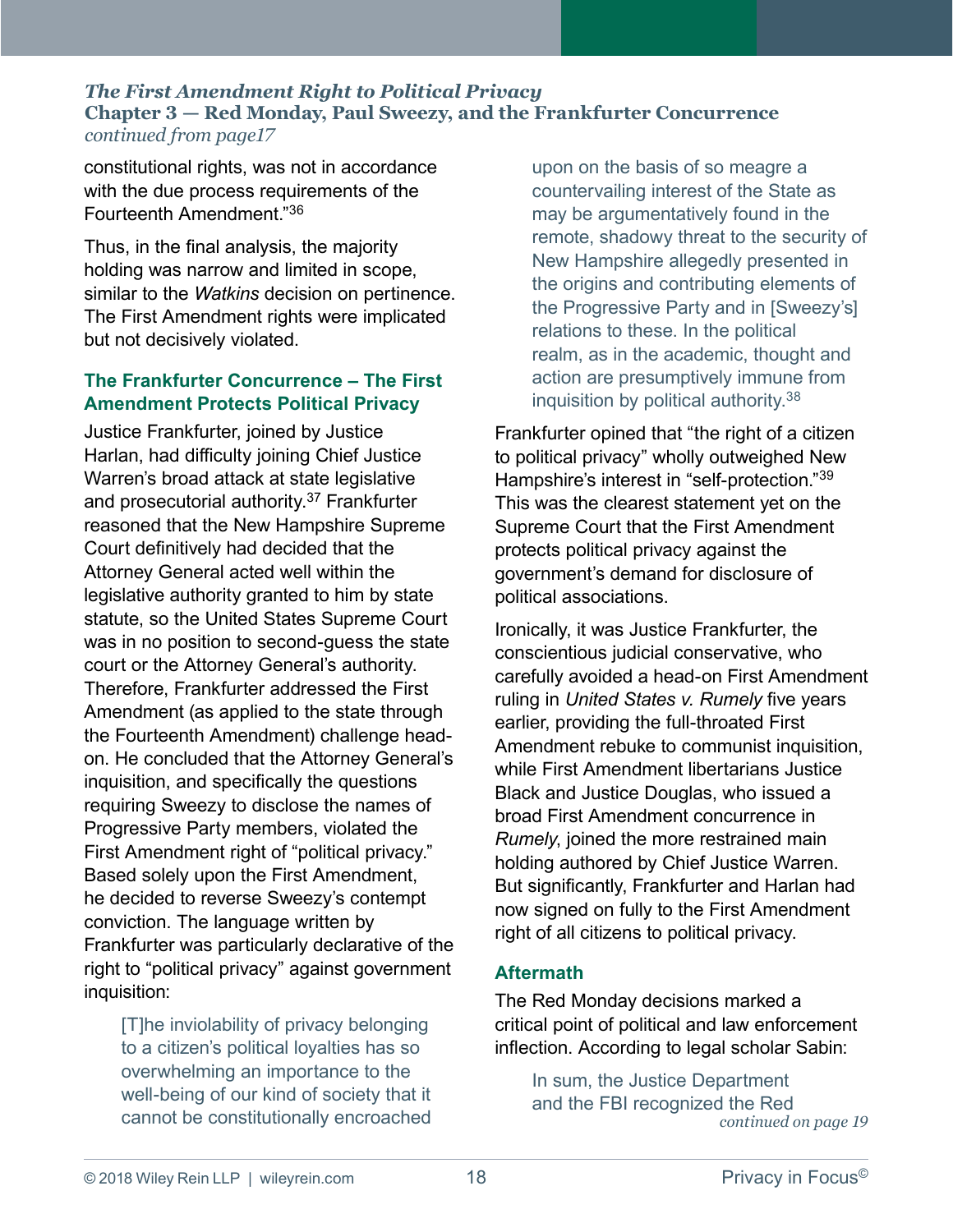<span id="page-18-0"></span>*continued from page 18*

Monday decisions of June 17, 1957 as confirmation of a changed majority position on the Supreme Court on Red Scare issues. The *Yates* decision of Red Monday meant that further Smith Act prosecutions of communists would be a waste of time, money, and effort…. What had begun in 1948 with the indictment of the top eleven Communist Party members pragmatically ended in 1957. The Supreme Court gave a green light to criminal charges under the Smith Act with the *Dennis* decision in 1951; in 1957, the light turned red.<sup>[40](#page-19-0)</sup>

Although Smith Act prosecutions would be curtailed after Red Monday, the Supreme Court would nevertheless later retreat, in subsequent cases, from its defense of communists under government investigation generally.[41](#page-19-0) The Court's retreat, and particularly Frankfurter's reticence, came in response to withering political attack from J. Edgar Hoover, Congress, and the general public. So the long-term indications for the Court's protection for communists was limited.

But the First Amendment implications of *Sweezy*, though subtle at the time, were more profound and lasting jurisprudentially. *Sweezy*'s significance in First Amendment doctrine cannot be gainsaid. What started as a cogently articulated but losing idea in the Edgerton Dissent in the late 1940s had blossomed in the Douglas Concurrence in *Rumely* in 1952, and now had expanded into the thinking of the traditional judicial conservative Justice Frankfurter in *Sweezy*. The Court was developing a majority for the principle. Frankfurter did not waver. Liberals Warren and Brennan were soon to join. It surely represented an emerging majority position for the kind of constitutional protection of political association and privacy that the Hollywood Ten had hoped for. A decade later, the First Amendment doctrine of political privacy had reached its tipping point. And it would tip into consensus Supreme Court jurisprudence the following year in the famous case of *NAACP v. Alabama*, to be treated in the next chapter. ■

For more information on the First Amendment right of political privacy, please contact:

[Lee E. Goodman](https://www.wileyrein.com/professionals-Lee_Goodman.html) 202.719.7378 [lgoodman@wileyrein.com](mailto:lgoodman@wileyrein.com)

#### **Endnotes**

- [1](#page-11-0) Robert M. Lichtman, *The Supreme Court and McCarthy Era Repression: One Hundred Decisions* (University of Illinois Press 2012) (collecting cases).
- [2](#page-11-0) Victor Rabinowitz, *Unrepentant Leftist: A Lawyer's Memoir* (University of Illinois Press 1996) at p. 130.
- [3](#page-11-0) 18 U.S.C. § 2385.
- [4](#page-11-0) Arthur J. Sabin, *In Calmer Times: The Supreme Court and Red Monday* (University of Pennsylvania Press 1999), at p. 11 ("Following the *Dennis* decision in 1951, fifteen groups of multiple defendants

(second-string state Party leaders) were indicted and prosecuted between 1951 and 1953; the lower courts, using *Dennis* as precedent, affirmed convictions in all but one Smith Act case.") & at p. 12 ("Between 1948 and 1957, 129 indictments were obtained against alleged CPUSA members. Convictions were secured and sustained by federal appellate courts, including the Supreme Court, in almost every case until June 17, 1957.").

- [5](#page-11-0) *United States v. Dennis*, 183 F. 2d 201 (2d Cir. 1950)
- *[continued on page x](#page-1-0)x* [6](#page-11-0) *Dennis v. United States*, 341 U.S. 494 (1951).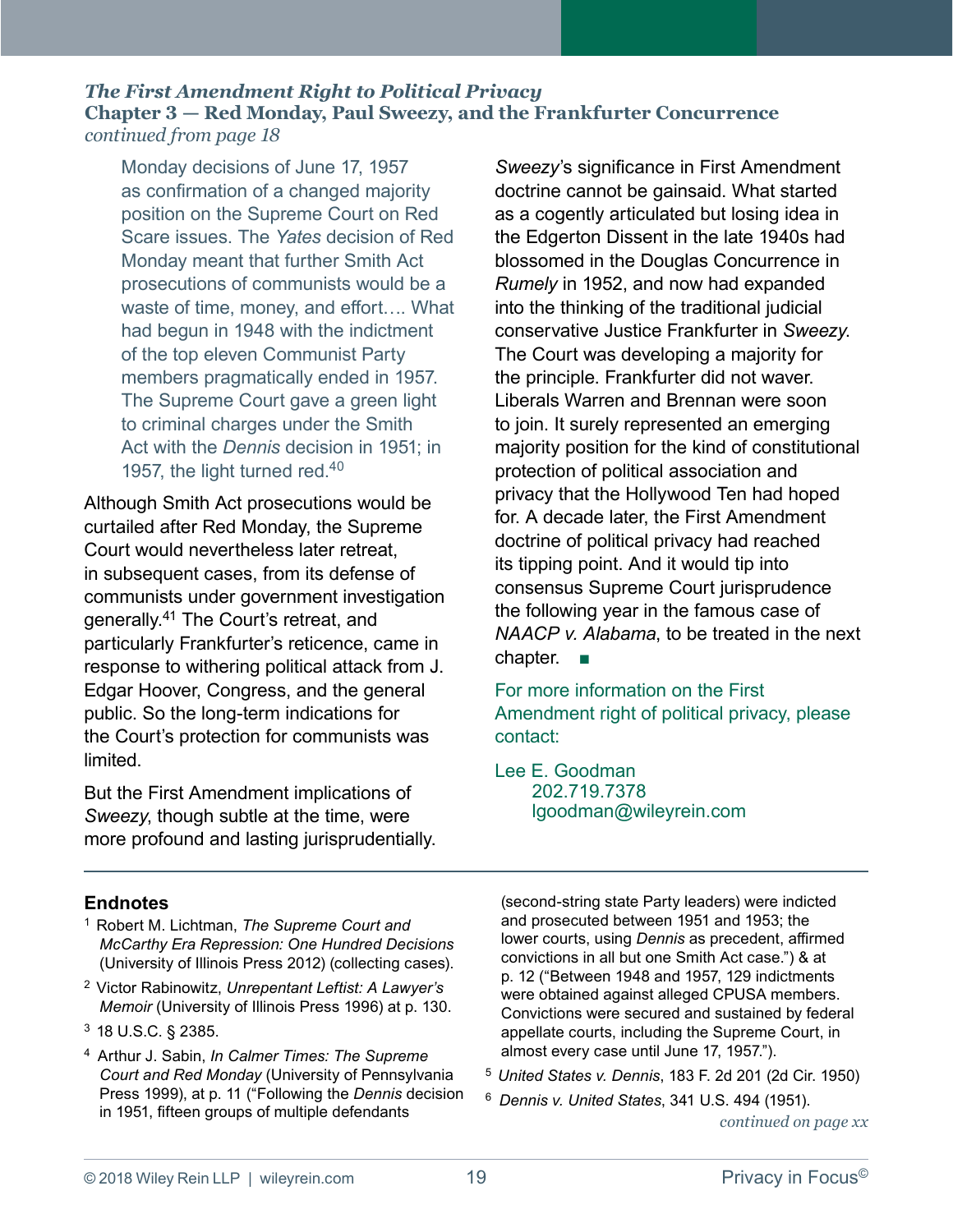<span id="page-19-0"></span>[7](#page-12-0) *Id.* at 581 (Black, dissenting).

- [8](#page-12-0) United States Senate, *The Censure Case of Joseph McCarthy of Wisconsin* (1954) ([https://](https://www.senate.gov/artandhistory/history/common/censure_cases/133Joseph_McCarthy.htm) [www.senate.gov/artandhistory/history/common/](https://www.senate.gov/artandhistory/history/common/censure_cases/133Joseph_McCarthy.htm) [censure\\_cases/133Joseph\\_McCarthy.htm](https://www.senate.gov/artandhistory/history/common/censure_cases/133Joseph_McCarthy.htm)). For a point-by-point defense of McCarthy and his investigations *see* M. Stanton Evans, *Blacklisted by History: The Untold Story of Senator Joe McCarthy and His Fight Against America's Enemies* (Crown Publishing 2007).
- [9](#page-12-0) Victor S. Navasky, *Naming Names* (The Viking Press 1980).
- [10](#page-13-0) N.H. Rev. Stat. Ann. 1955, c. 588, § 1 (1955).
- <sup>[11](#page-13-0)</sup> John Bellamy Foster, "The Commitment of an Intellectual: Paul M. Sweezy (1910-2004)," Monthly Review (Oct. 1, 2004), *citing* "The Unorthodox Ideas of Radical Economists Win a Wider Hearing," *Wall Street Journal* (Feb. 11, 1972); John Kenneth Galbraith, *Economics in Perspective* (Boston: Houghton Mifflin, 1987) at p. 189.
- [12](#page-14-0) *See, e.g.,* Paul Marlor Sweezy, *The Theory of Capitalist Development* (Monthly Review Press 1942); Paul M. Sweezy, *Theory of Capitalist Development* (Dennis Dobson Ltd. 1946); Paul M. Sweezy, *Socialism* (McGraw Hill Books 1949); Paul M. Sweezy (editor), *Lenin Today: Eight Essays on the Hundredth Anniversary of Lenin's Birth* (Monthly Review Press 1971); Paul M. Sweezy, *Four Lectures on Marxism* (Monthly Review Press 1981).
- [13](#page-14-0) Available at [www.MonthlyReview.org](http://www.MonthlyReview.org).
- <sup>[14](#page-14-0)</sup> Sweezy's full statement is reprinted at footnote 6 of *Sweezy v. New Hampshire*, 354 U.S. 234 (1957).
- [15](#page-14-0) *Id.*
- [16](#page-14-0) *Id.*
- [17](#page-14-0) *Sweezy v. New Hampshire*, 354 U.S. 234, 238 (1957).
- [18](#page-14-0) *Id*. at 241-242.
- [19](#page-15-0) *Id.* at 244.
- [20](#page-15-0) *Id.* at 243-244. Sweezy's refusal to answer questions about his lecture at the University of New Hampshire gave rise to an entirely distinct First Amendment jurisprudential principle of *academic freedom*, which is often touted by faculty on college campuses today. That subject is beyond the scope of this article on the First Amendment right of political privacy.
- [21](#page-15-0) *Id*. at 244-245.
- [22](#page-15-0) *Wyman v. Sweezy*, 100 N.H. 103, 121 A.2d 783 (1956).
- [23](#page-15-0) *Sweezy v. New Hampshire*, 352 U.S. 812 (1956)
- [24](#page-15-0) 354 U.S. 298 (1957).
- [25](#page-15-0) 354 U.S. 363 (1957).
- [26](#page-15-0) 354 U.S. 178 (1957).
- [27](#page-15-0) *Id.* at 215.
- [28](#page-15-0) *Id.* at 217 (Frankfurter*,* concurring).
- [29](#page-15-0) *Id.* at 185.
- [30](#page-15-0) *Id.*
- [31](#page-16-0) 354 U.S. 234 (1957).
- [32](#page-16-0) Arthur J. Sabin, *In Calmer Times: The Supreme Court and Red Monday* (University of Pennsylvania Press 1999) at p. 1.
- [33](#page-16-0) 354 U.S. at 245.
- [34](#page-16-0) *Id.* at 250.
- [35](#page-16-0) *Id.* at 254.
- [36](#page-17-0) *Id.* at 254-255.
- [37](#page-17-0) Sabin at p. 157-158.
- [38](#page-17-0) 354 U.S. at 265.
- [39](#page-17-0) *Id.* at 266-267.
- $40$  Sabin at p. 11.
- [41](#page-18-0) *See, e.g., Barenblatt v. United States*, 360 U.S. 109 (1959); *Uphaus v. Wyman*, 360 U.S. 72 (1959).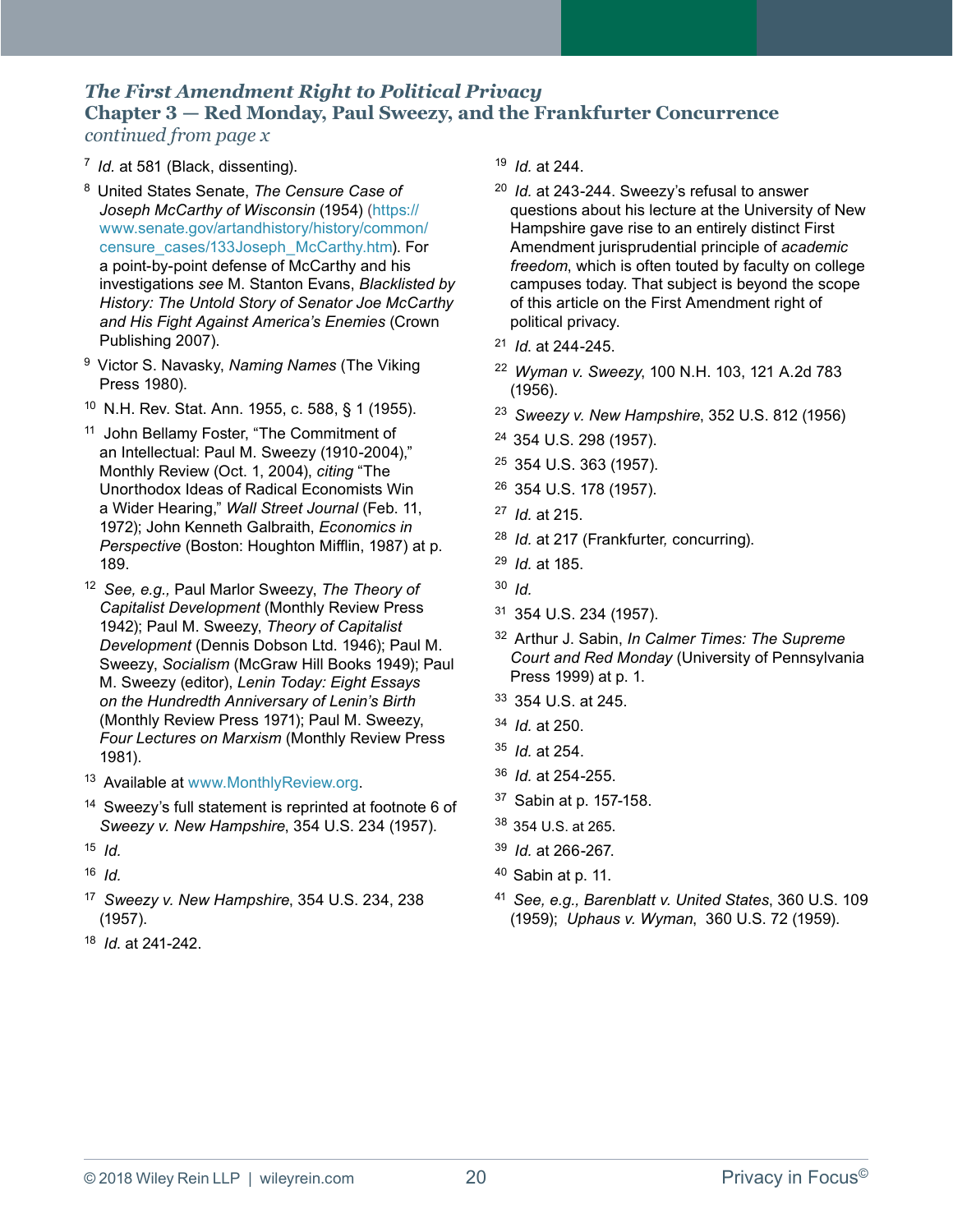# <span id="page-20-0"></span>**Events & Speeches**

*["The HIPAA Privacy Rule 15](https://fpf.org/event/the-hipaa-privacy-rule-15-years-later-whats-next-workshop/)  Years Later: What's Next?" Workshop Future of Privacy Forum* **Kirk J. Nahra, Panelist**

**December 4, 2018 | Washington, DC**

#### *[Mastering the Evolving Law](http://www.ahima.org/events/2018-Data-Institute-Making-Information-Meaningful)  of Data Analytics*

*AHIMA Data Institute: Making Information Meaningful*

**Kirk J. Nahra, Speaker December 6, 2018 | Las Vegas, NV** 

## *["The Exchange" Data Privacy](https://www.todaysgeneralcounsel.com/institute/cyber-los-angeles/)  and Cybersecurity Forum*

*Today's General Counsel Institute* **Matthew J. Gardner, Co-Chair December 13, 2018 | Los Angeles, CA** 

# *[Privacy in the New World Order](https://westlegaledcenter.com/program_guide/course_detail.jsf?videoCourseId=100244221&ADMIN_PREVIEW=true)  Part II: Globalization West LegalEdcenter* **Kirk J. Nahra, Speaker**

**December 17, 2018**

*"The Path Towards a New and Complete Consumer [Health Privacy and Security](https://hipaasummit.com/)  Regulatory Structure."*

*28th National HIPAA Summit* 

**Kirk J. Nahra, Speaker March 5, 2019 | Washington, DC** 

## *"Regulatory Challenges For [Digital Health – The Emerging](https://www.americanbar.org/events-cle/mtg/inperson/345407747/)  Law and Filling The Gaps,"*

*ABA Health Law Section Emerging Issues Conference*

**Kirk J. Nahra, Panelist**

**March 13-16, 2019 | Orlando, FL**

## *[Privacy Boot Camp](https://iapp.org/conference/global-privacy-summit/) IAPP 2019 Global Privacy Summit*

**Kirk J. Nahra, Speaker May 1, 2019 | Washington, DC**